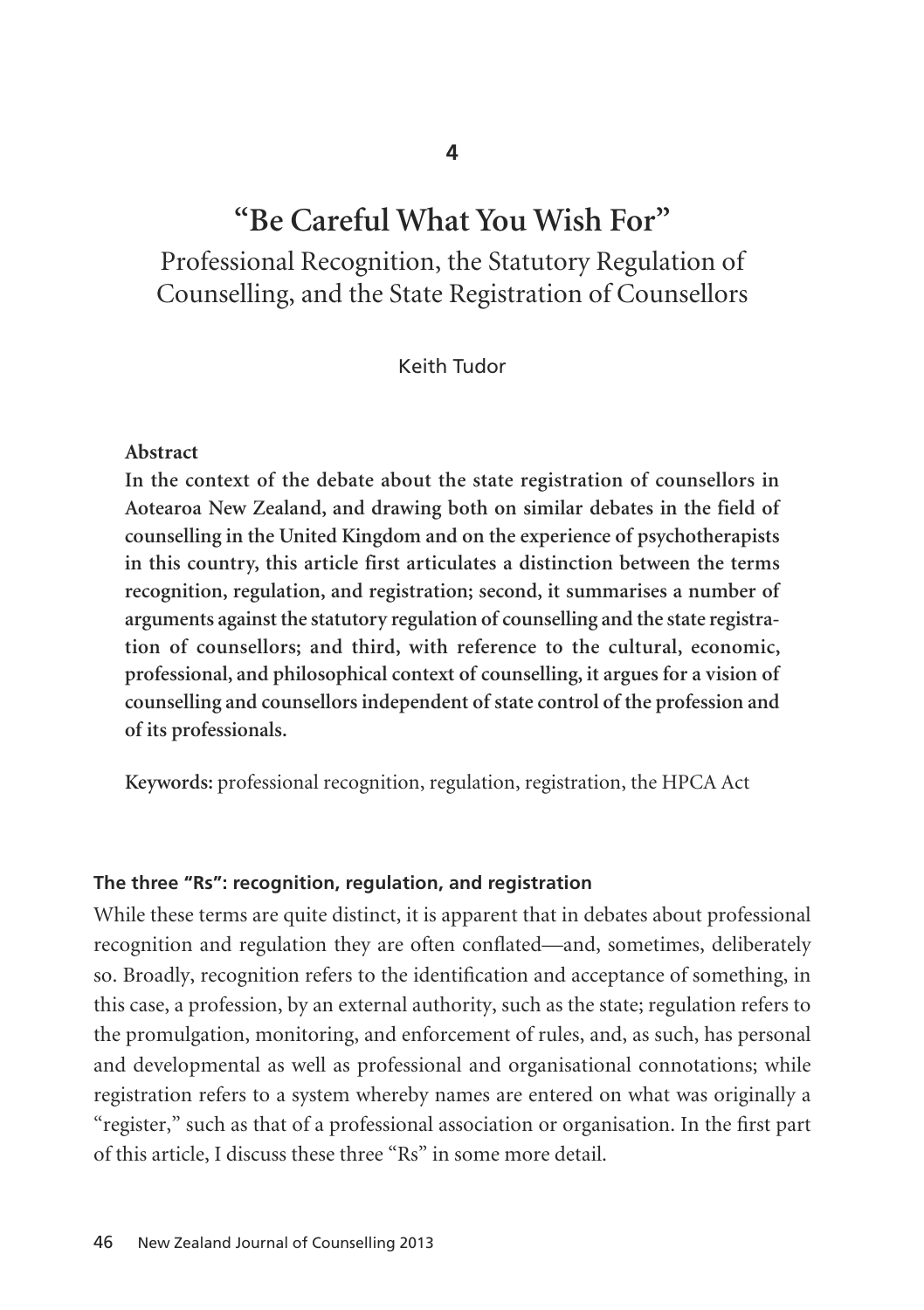### *Recognition*

One of the arguments made for the statutory regulation of a profession and the state registration of its practitioners is that it gives the profession certain recognition and, thereby, greater status, credibility, influence, and so on. This is an argument that was made by some psychotherapists during debates about seeking regulation under the Health Practitioners Competence Assurance Act 2003 ("the HPCA Act" or "the Act"): "I think we should go for registration as all the other health providers will be. If we don't we lose credibility" (as cited in Manning, 2006, p. 28). There are, however, a number of problems with this argument.

The first is that it discounts both the standing and the independence that the profession, in this case, counselling, already has. As an activity, counselling is already "recognised" by the general public and the media, considerably more so than psychotherapy, which is much less understood; and it fulfils the criteria of a "profession" in terms of the dictionary definition of the word. Moreover, "counsellors" already appear on the list of the Australian and New Zealand Standard Classification of Occupations (Statistics New Zealand, 2013)—as no. 2721, with sub-categories of: careers counsellor, drug and alcohol counsellor, family and marriage counsellor, rehabilitation counsellor, and student counsellor. We all need recognition, indeed, Eric Berne, the founder of transactional analysis, identified recognition as a "human hunger" (Berne, 1970/1973); however, seeking and relying on the state to provide an—or, worse, *the*—external locus of evaluation of such recognition appears to be giving away too much, and perhaps suggests a certain lack of self-confidence and/or identity as a profession.

The second problem is that such recognition appears more reactive than proactive. Moves towards professional recognition through statutory regulation appear largely based on a reaction to what certain other professions are doing, and as the result of an invidious domino effect whereby disciplines such as psychotherapy argue for such recognition, at least in part on the basis that psychologists are registered, and then counsellors argue that they should have it on the basis that psychotherapists have it, and so on. This argument is represented by Rodgers (2012) in his article on shifting landscapes of counselling identities in this country, when he argued (without reference to any sources) that:

*It has been suggested that for counsellors, not being covered by the HPCA (2003) places them at a professional disadvantage, given that psychologists and psychotherapists are registered under this act…[and] that counsellors may be*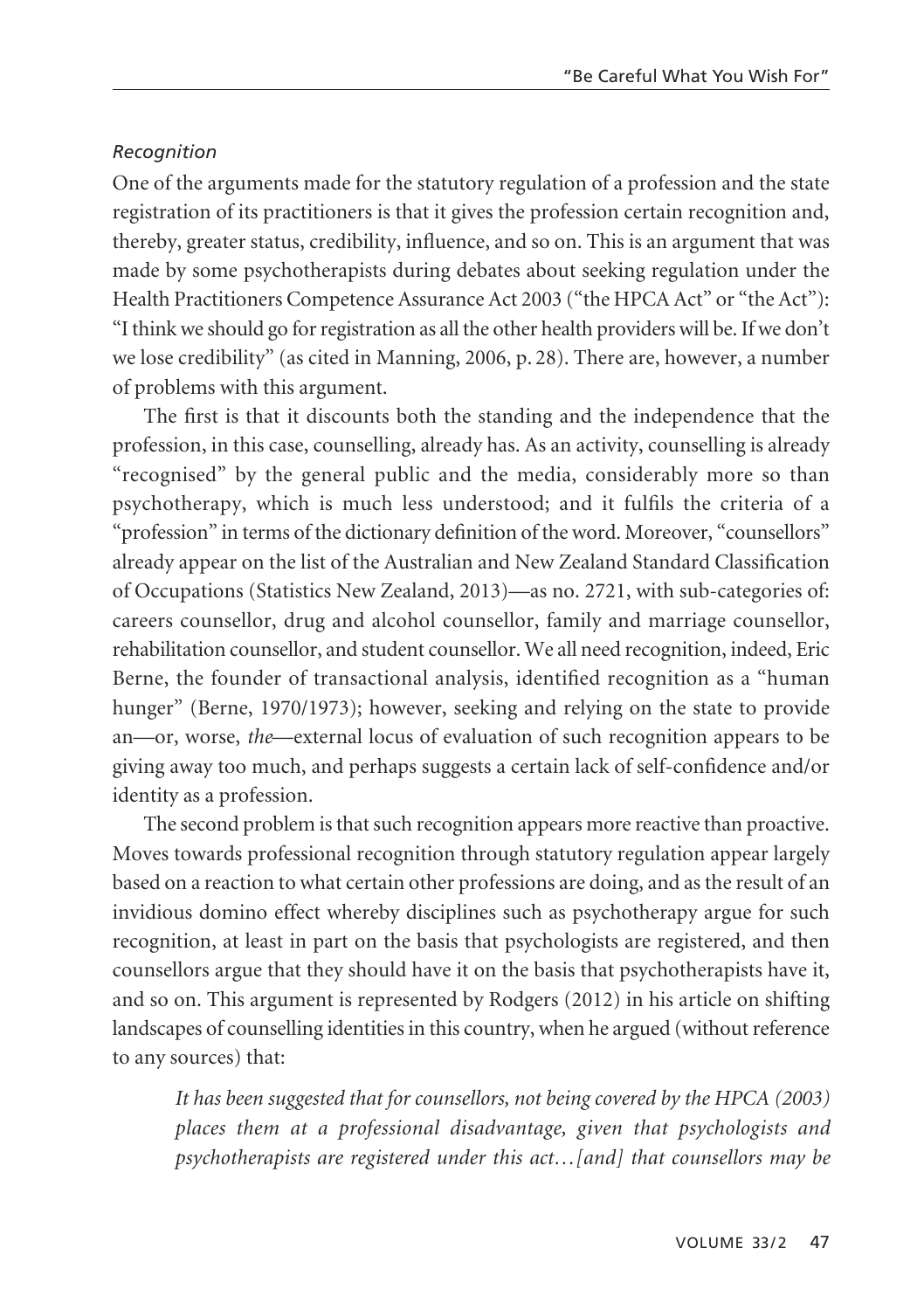*seen as less professional than psychologists and psychotherapists, resulting in their restricted employment, or limited access to funding.* (pp. 193–194)

However, the third, and perhaps the greatest problem with the argument for such recognition, concerns seeking professional recognition by means of the HPCA Act. The Act is clearly concerned with the protection of the public from the risk of harm. It is not—and should not be used as—a vehicle for a profession to gain recognition from the state, a point which drew a comment from the Ministry of Health (MoH) in 2010:

*It was noted during the Director General's review [of the Act] that "a large number of occupational groups are seeking to become regulated, but concern over risk of harm to the public is often not the main driving force." For example, regulation is perceived as giving "mana" to a profession or it may enable the profession to gain funding (eg, Accident Compensation Corporation subsidies or other contracts).* (MoH, 2010c, p. 6)

Clearly, as far as the Ministry is concerned, statutory regulation should not be about seeking mana, as a profession should already have it. This had already been confirmed in the review undertaken by the Director-General of Health in 2009 when, as part of the criteria for assessing applications of new professions under the Act, he considered as evidence that service providers "accord any standing or status to the profession and the qualifications" (p. 62) *prior* to the application. In terms of studying the experience of psychotherapy and, specifically, that of the New Zealand Association of Psychotherapists (NZAP) (see Bailey & Tudor, 2011; Dillon, 2011; Manning, 2006), it is clear that the "public protection" argument was not held as the central argument in seeking regulation under the HPCA Act, but that the Act became a means to an end: that of seeking further state recognition and status for the profession and a kind of parity with psychologists. Both prior to regulation and following regulation, it is clear that this strategy has caused considerable divisions within the NZAP and the profession, evidenced by the fact that, currently, some 22% of members of the NZAP are not registered with the Psychotherapists Board of Aotearoa New Zealand (PBANZ, or "the Board").

A further, related argument is that professional recognition through regulation under the HPCA Act would clearly position counselling as a health profession. While this may be uncontentious for some, for others such close alignment with "health" is problematic for a number of reasons, especially as "health" so often means illness; as health and health care are dominated by the medical paradigm; and as health systems,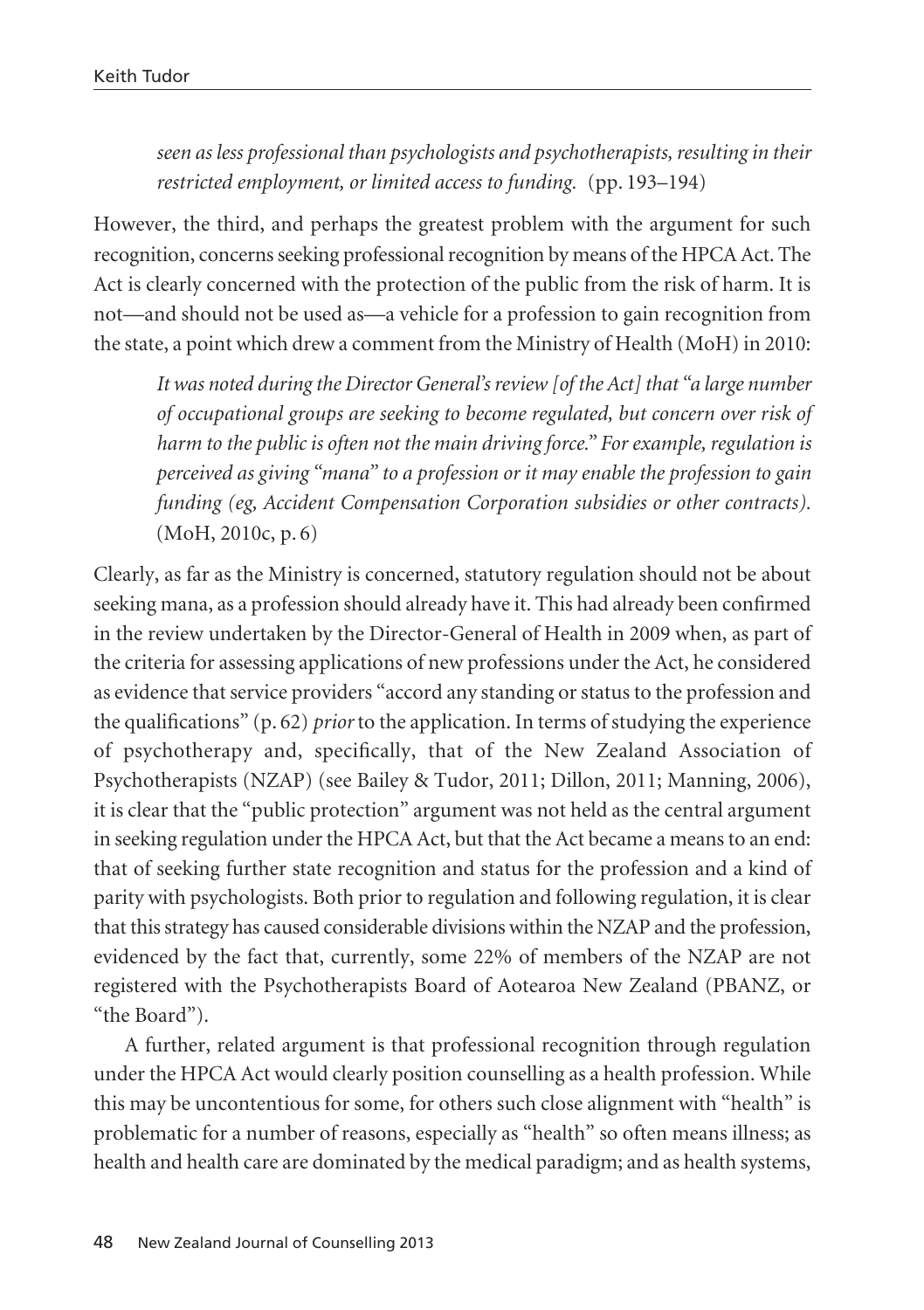policies, and practice in this country are predominantly based on Western models of health at the expense of indigenous models of health, wellbeing, and dis-ease (for more on which see the following section and the second part of the article).

### *Regulation*

There are a number of models of regulation (see Figure 1 for a summary).

**Figure 1:** Models of regulation (based on Macleod & McSherry, 2007)

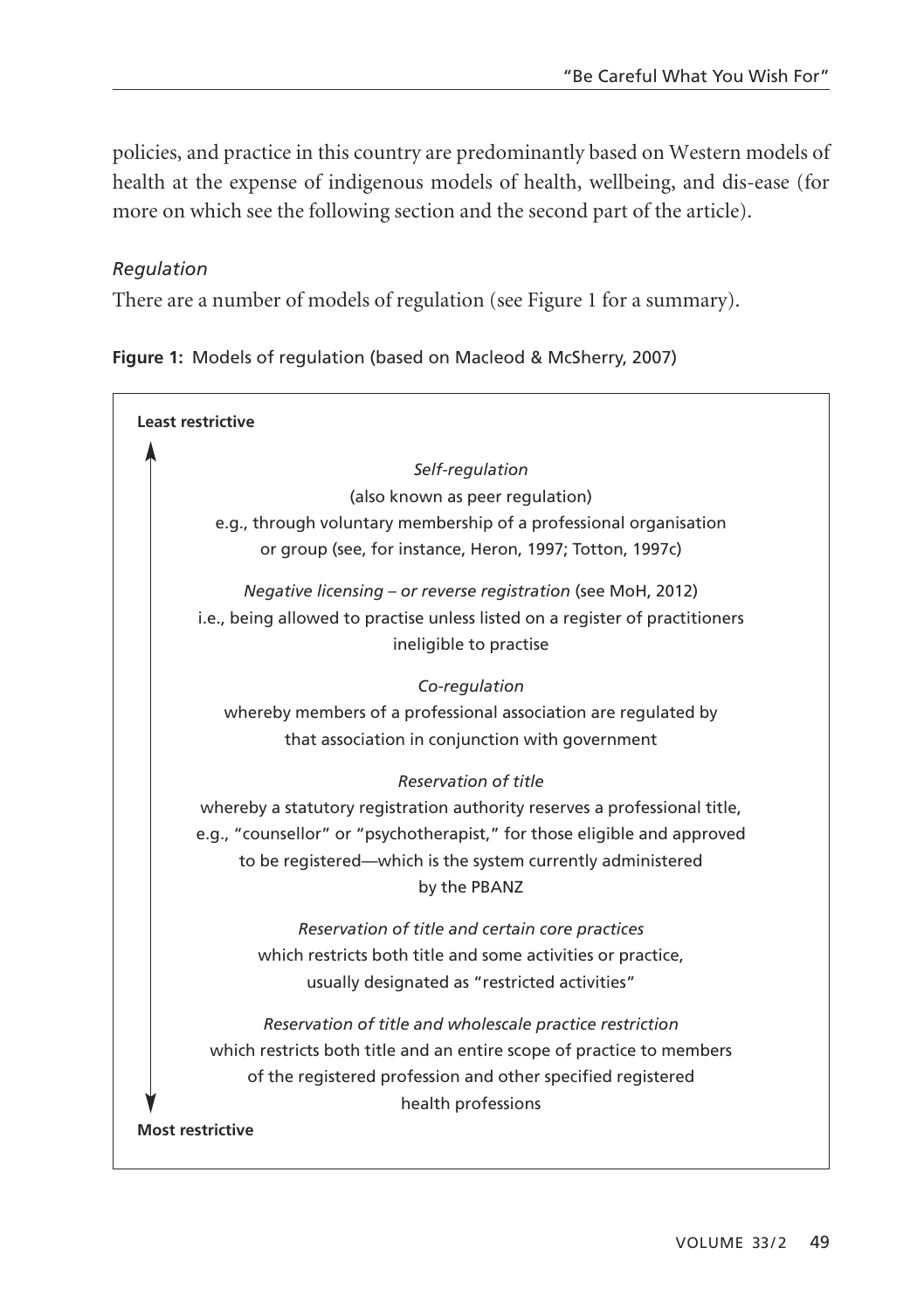From this it is clear that in debates about regulation, a profession could—and, arguably, should—consider a range of options, all of which have different implications. With regard to the first three options, broadly "voluntary registration" (as is the scheme in the UK and in most countries in the world), the profession retains more or less control over the scope and processes of regulation. The last three models, broadly "statutory registration", give over regulation of certain professionals and, increasingly, the regulation of the profession as a whole, to government and state control. Practitioners thinking about statutory regulation should be clear that the reservation of title means precisely that: the particular title is reserved for those practitioners who are registered; others may not use the title—or, if they do, they risk prosecution. Currently, under the HPCA Act, the regulated professional titles are: chiropractor; dentist (including dental technician, clinical dental technician, dental therapist, and dental hygienist); dietitian; optometrist and dispensing optician; medical practitioner (such as GPs, psychiatrists, surgeons, and other specialists); medical auxiliary (including medical laboratory technologist, and medical radiation technologist); midwife; registered nurse; occupational therapist; pharmacist; physiotherapist; podiatrist; psychologist; and psychotherapist (including interim, and with child and adolescent speciality).

The protection of the public—and these titles—is administered under the Act by "responsible authorities" (RAs) for each profession (the Chiropractic Board of New Zealand, the Dental Council of New Zealand [DCNZ], etc.) which have the power to extend such "scopes of practice" (see Section [s] 11 of the Act). Since 2003, different RAs have created different titles and have thereby, in effect, regulated, or attempted to regulate, not only the particular clinical practice but also related activities such as consultation, education (and training), management, policy, and research. Several of the RAs do not explicitly define these roles and therefore appear to have no intention to define or control practitioners undertaking them; others, such as the DCNZ and the Pharmacy Council of New Zealand, acknowledge these additional roles and assert that, as they all influence public safety, they require anyone undertaking them to be a registered practitioner. On the basis of the experience of the PBANZ (Fay, 2011b; Tudor, 2011b), and my own research into the various scopes of practice determined by the RAs (Tudor & Shaw, 2013), it is clear:

- a) That the various RAs have different views about the extension of scopes of practice beyond the clinical scope (see Tudor & Shaw, 2013).
- b) That some RAs (and, notably, the PBANZ) tend to want to extend their influence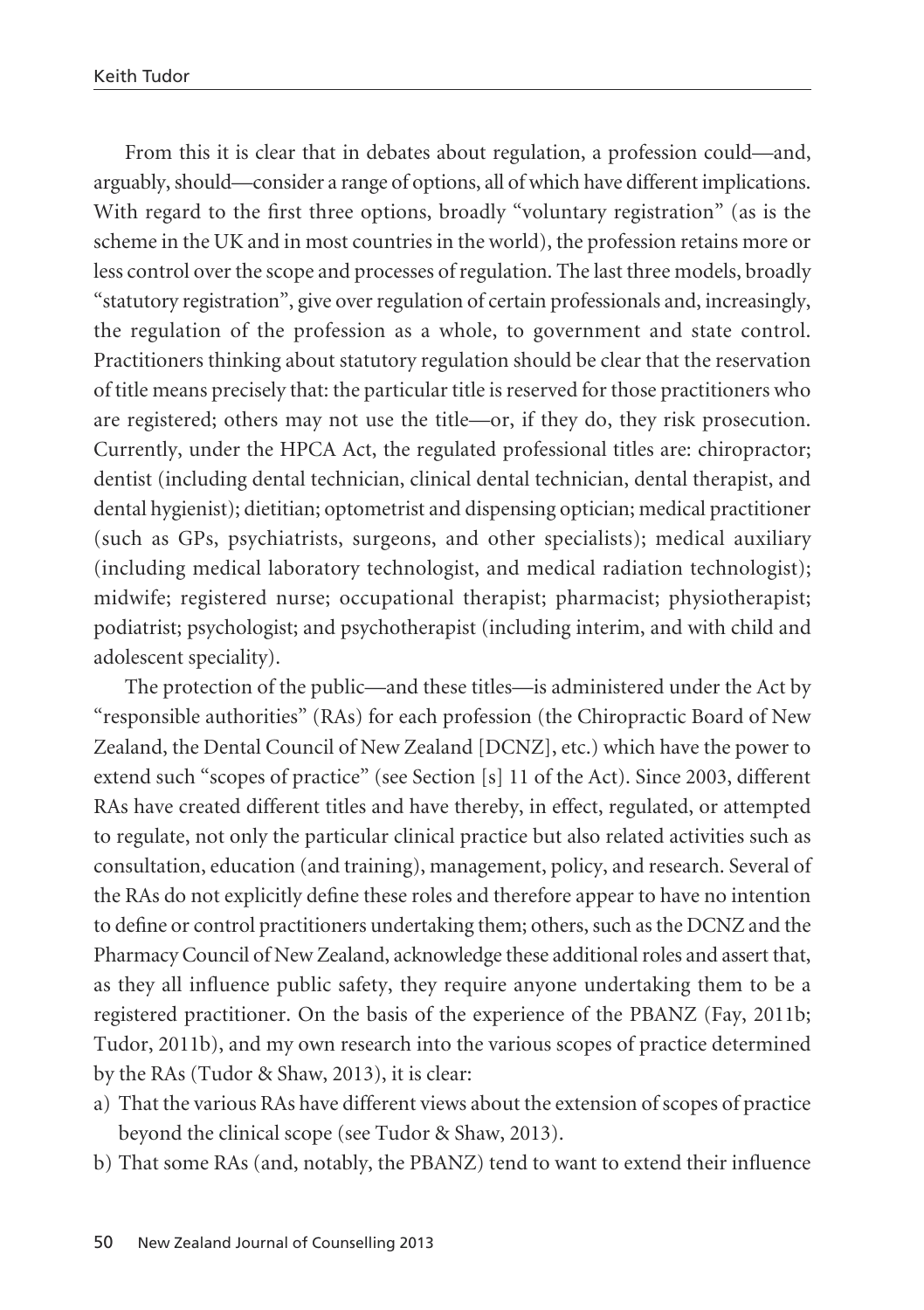over the profession. In his report on the first review of the Act, the Director-General of Health (2009) reported concerns that had been voiced by submissions to the review, "that authorities do not take full account of professional perspectives or experience when they develop scopes of practice" (p. 5), and that is certainly the experience from psychotherapists and other healthcare providers (Tudor, 2011b, 2012).

- c) That these differences among RAs represent different models of regulation (see Figure 1), and that some have claimed and are working towards the most restrictive model of reservation of title *and* wholescale practice restriction.
- d) That, once a title is regulated under the Act, the profession loses control over its scope or scopes, its development, and, ultimately, its identity.

The statutory regulation of counselling, via the state registration of counsellors, is, however, not inevitable. The MoH has made it clear that:

*Occupational regulation can occur through a range of mechanisms. Statutory regulation is one option, but other industry-led mechanisms are also effective.… Self-regulation allows these groups to assure the public of quality and promote the good standing of their professions.* (MoH, 2010b, p. 6)

In a recent document regarding the 2012 review of the HPCA Act, the Ministry of Health (2012) included an appendix on models of occupational regulation, including one which is described as "The simplest form of regulation…for a responsible authority to maintain" (p. 47). This is in line with the concept of "right touch regulation" (Council for Healthcare Regulatory Excellence, 2010; see Bilton & Clayton, 2013).

One issue with counsellors seeking regulation under the HPCA Act is that it would clearly mean that they and counselling as a whole would be aligning themselves with the above "health professions." Indeed, one of the purposes of the Act is to provide for "a consistent accountability regime for all health professions" ( $s3(2)(a)$ ) and, indeed, the 13 professions originally encompassed by the Act were all health professions closely allied to medicine. More recently, the MoH (2010a) has asserted that: "Having one legislative framework allows for consistent procedures and terminology across the professions now regulated by the Act." Clearly, the idea was—and is—that any profession regulated under this Act is viewed as a health profession, and that it adopts "accountability regimes," "procedures," audits, etc., terminology which represents medical and managerial paradigms, for a critique of which see Postle and House (2009), King and Moutsou (2010), Cornforth (2011), Embleton Tudor (2011), and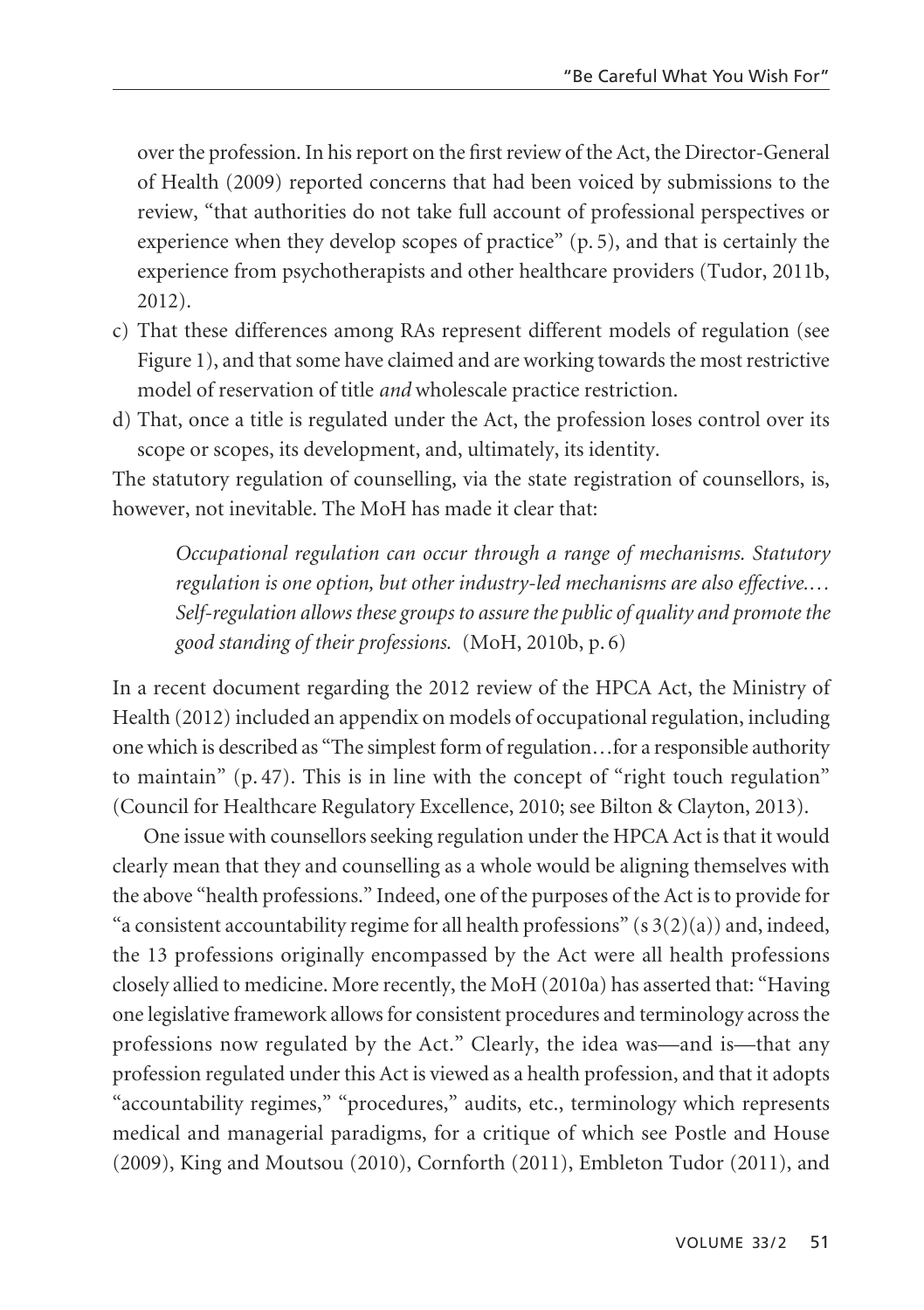Tudor (2011c). What this ignores or discounts is the fact that counselling is a practice which is different from other health professions and their practices—of prescribing (medicine, and pharmacy), or which involve certain invasive procedures (dentistry, optometry, medicine) or physical manipulation (chiropractic, osteopathy, physiotherapy, and podiatry). For a discussion of the nature of the HPCA Act, see Tudor (2011b).

A second issue with the HPCA Act is that it contains no reference to Te Tiriti o Waitangi/The Treaty of Waitangi. At the time (in 2003) the MoH justified this omission on the basis of Crown Law advice and a Waitangi Tribunal (2001) finding in the Napier Hospital claim that the New Zealand Public Health and Disability Act 2000 makes adequate provision for Crown Treaty responsibilities in the health sector (see p. 57, for further discussion of this point).1 This was questioned by a number of submissions to the recent HPCA Act Review, which the MoH has summarised (MoH, 2013).

Another concern for counsellors and counselling is that once a profession gives away its regulatory authority and power to the state, it is virtually impossible to reclaim it. For psychotherapists, and the field of psychotherapy as a whole, some of the implications of this were not anticipated—although many of the problems encountered were noted in earlier literature (cited above). This has included the Psychotherapists' Board attempting:

- 1. To extend its scopes of practice from the clinical scope to encompass "all roles that a psychotherapist may assume such as client care, research, policy making, educating and consulting" (PBANZ, 2008)—but doing so *without consultation*, and thus in breach of the Act  $(s 11, s 14(2))$ .
- 2. To create an additional scope of practice, that of an overseas "Visiting Educator," which it later had to withdraw due to the widespread response from the profession (for a detailed analysis, see Tudor, 2012).
- 3. To accredit psychotherapy education/training programmes, despite the fact that there is no need to do this as it already recognises training courses which provide "current Board approved qualifications" (see PBANZ, 2013), and the fact that there is no research evidence to support the view that such courses need to be accredited in order to protect the public.

The Board has also, in effect, extended its scopes of practice as it has introduced a supervision policy whereby it approves (or disapproves) the psychotherapist's choice of supervisor (PBANZ, 2012). When two senior practitioners, who were not registered,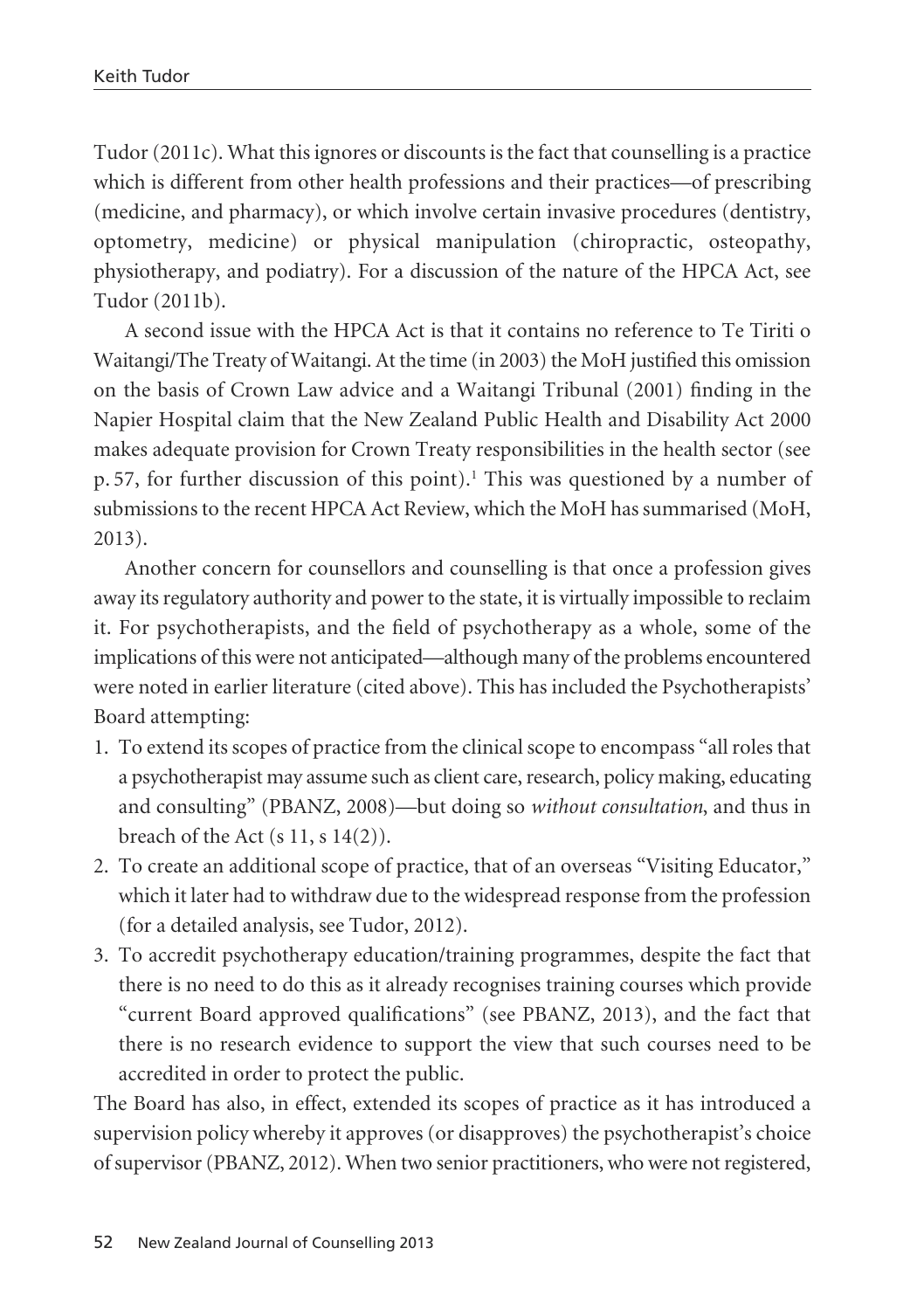applied to be "Board approved supervisors," their applications were declined not because they were incompetent supervisors (the HPCA Act is concerned with competence), but on the basis of their opposition to the Act and to state regulation!

Questioning and challenging the PBANZ has entailed a lot of time and energy for some people, at some considerable cost. For further, detailed discussion and critique of the Board's activities, see Fay (2011b), Sherrard (2011), Tudor (2011b, 2012).

This discussion of regulation has focused on some of the implications of regulatory policies and authorities—in effect, the politics of regulation. There is, however, another aspect to this which concerns the neuroscience of regulation: attachment, hierarchical organisation and homeostasis, co-regulation and self-regulation, self-esteem and gaze. These two aspects of regulation—the political and the neuroscientific—have been brought together by Embleton Tudor (2011) in a text which challenges us to think about both the personal motivations behind moves towards statutory regulation by, in effect, another, and about whether, as an operating philosophy and practice, such external regulation matches NZAC's values, as expressed in its Code of Ethics (NZAC, 2002/2012), including those of partnership, autonomy, and social justice. As Webb (2000) put it:

*Ideally a professional association will work best if its own operating philosophy matches that it wishes to promote in relation to its core focus. Thus, the philosophy of a counselling association, its systems and practices, should reflect the beliefs about human nature, human relationships, and human change and development, which underpin the practice of counselling.* (p. 303)

In my view, statutory regulation does not reflect the human need—developmental and organisational—for co-regulation and the support for and development of self-esteem, or the ability to act in and on the world for good.

### *Registration*

There are essentially two forms of registration: voluntary registration, that is, with a professional association; and state registration, that is, in this country, for health professionals, with an RA under the HPCA Act.

The logic of registration under a regulatory scheme which reserves a specific title is (as noted above) that only those people who are registered may refer to themselves using that title. There are, however, some significant differences between the last three models in Figure 1.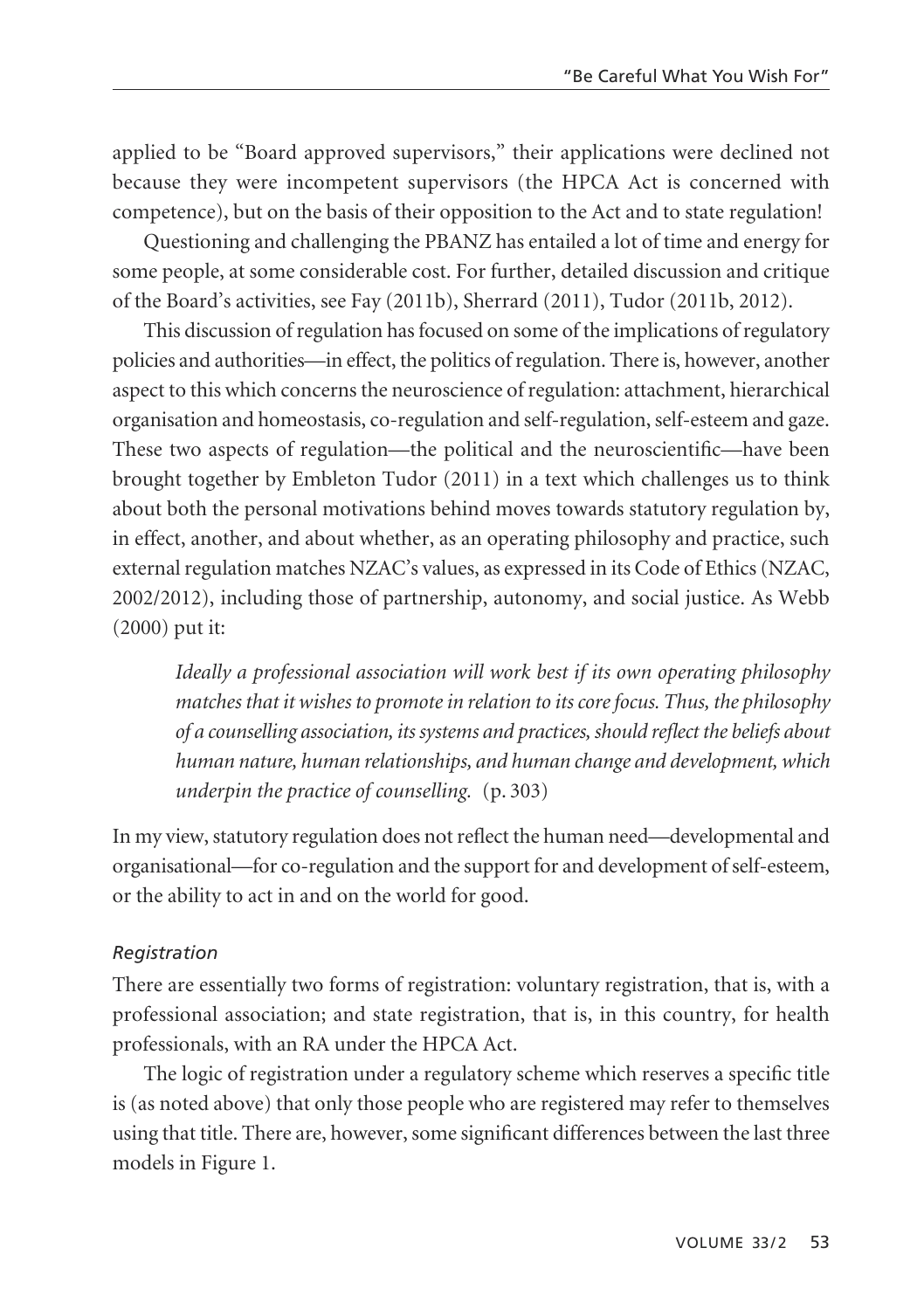With regard to the fourth model, "Reservation of title," while the title (chiropractor, dentist, etc.) is reserved, the practice is not; thus, currently in this country, it is possible to practise psychotherapy without being a psychotherapist, as being a psychotherapist is not mandatory. As long as a practitioner does not "hold themselves out" to be a psychotherapist, then s/he may practise psychotherapy as a counsellor, a kaiwhakaruruhau/wahine Mäori social and mental health practitioner, a priest, a psychodramatist, a psychoanalyst, a transactional analyst, a traumatologist, etc. and we know from the history of counselling and psychotherapy in Aotearoa New Zealand, and of the NZAP and its admissions process, that there are many members of the NZAC who, on the basis of their training, experience, and practice, would legitimately claim to be practising psychotherapy. While some advocates of state registration would claim that this point is one by which opponents of state registration are looking for legal loopholes, such claims (and, at times, accusations) both misunderstand the nature of the relevant legislation, i.e. the HPCA Act, and, more importantly, deny fundamental human rights such as freedom of expression and practice.

The fifth model is significant in that it marks a transition between the reservation of title only and the reservation of certain core practices, a model which restricts both the title and some activities or practice, usually designated as "restricted activities," such as certain surgical procedures, clinical procedures involved in the insertion and maintenance of certain orthodontic or oral appliances, etc. For a while (2007–2010), there was an additional restrictive activity of "performing a psychosocial intervention with the expectation of treating a serious mental illness"; however, in April 2008, the MoH consulted on a proposal to remove or amend this, following which it recommended to the Minister of Health that Cabinet approval be sought to revoke this restricted activity, which it did in December 2009, an authorisation which came into force in January 2010 (see MoH, 2010b). This was particularly significant as it was the only restricted activity identified by the government as relating to the profession of psychotherapy (see MoH, 2007) and, importantly, suggests that the government is only wanting to restrict the title "psychotherapist" to those who are registered with the Board, and not to pursue a model of practice restriction. This makes the Board's moves to further restriction of practice even more worrying, and of concern not only to psychotherapists and those practising psychotherapy, but also to those such as counsellors seeking registration with a similar "responsible authority."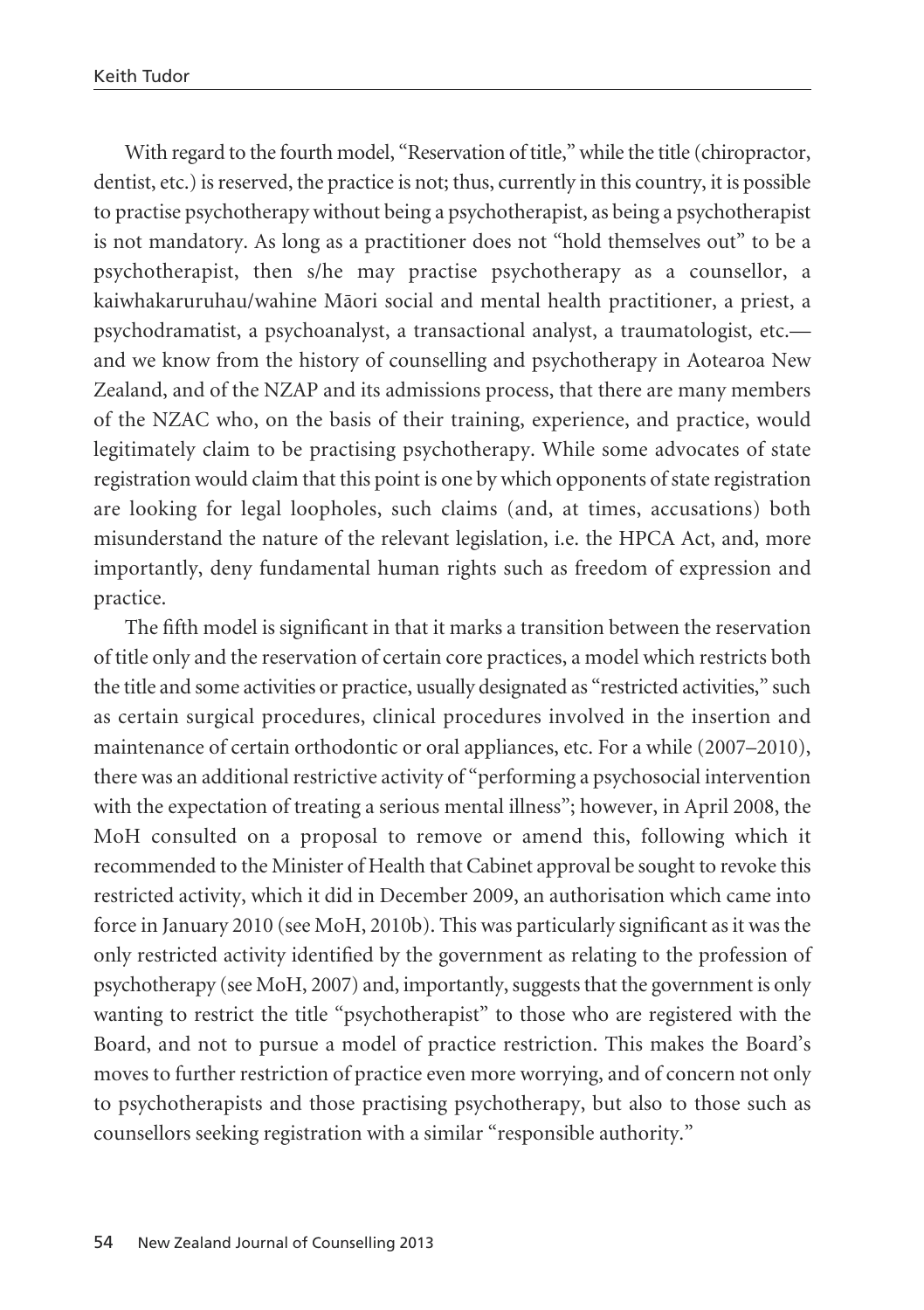### **Arguments against the statutory regulation and state registration of counsellors**

In the second part of this article, I note the key arguments against statutory regulation of psychotherapy and counselling and the state registration of psychotherapists and counsellors, and give references to the extensive literature on the subject—see Hogan (1979), Dawes (1994), Mowbray (1995), House and Totton (1997), Wampold (2001), Postle (2007), Parker and Revelli (2008), Postle and House (2009), King and Moutsou (2010), Smith (2011), and Tudor (2011d, 2011e, 2012). Despite repeated calls for proponents of regulation and registration to present coherent, robust, and evidencebased arguments in favour of regulation and registration, none has been forthcoming.

From my reading of the literature, I suggest that the arguments against regulation and registration fall into three main categories (see also Tudor, 2011a).

## *1. Objections in principle to the statutory regulation of counselling and the state registration of counsellors*

These objections encompass a number of perspectives, including:

- Generic and specific arguments against professionalisation. See Totton (1997a, 1997b, 1999), House (2003, 2010), and Pollard (2009).
- Philosophical objections to regulation and registration.

Mowbray (1997) identified four assumptions which underlie and perpetuate most "arguments" in favour of regulation and registration: the assumptions of inevitability, necessity, benefit, and preference, each of which he refuted (see also Tudor, 2011c).

• A critique of the notion that regulation and registration protect the public—when they do not.

See Gross (1978), Hogan (1979), Koocher (1979), Alberding, Lauver, and Patnoe (1993), Mowbray (1995), and House (2009).

• A critique of the assertion that registered/licensed practitioners are less harmful than those who are not registered—when they are not.

As Rogers (1973) put it:

*There are as many* certified *charlatans and exploiters of people as there are uncertified.… Certification is* not *equivalent to competence…[and] tight professional standards do not, to more than a minimal degree, shut out the exploiters and the charlatans.*

• That regulation and registration are not in the public interest. As Pfeffer (1974) observed: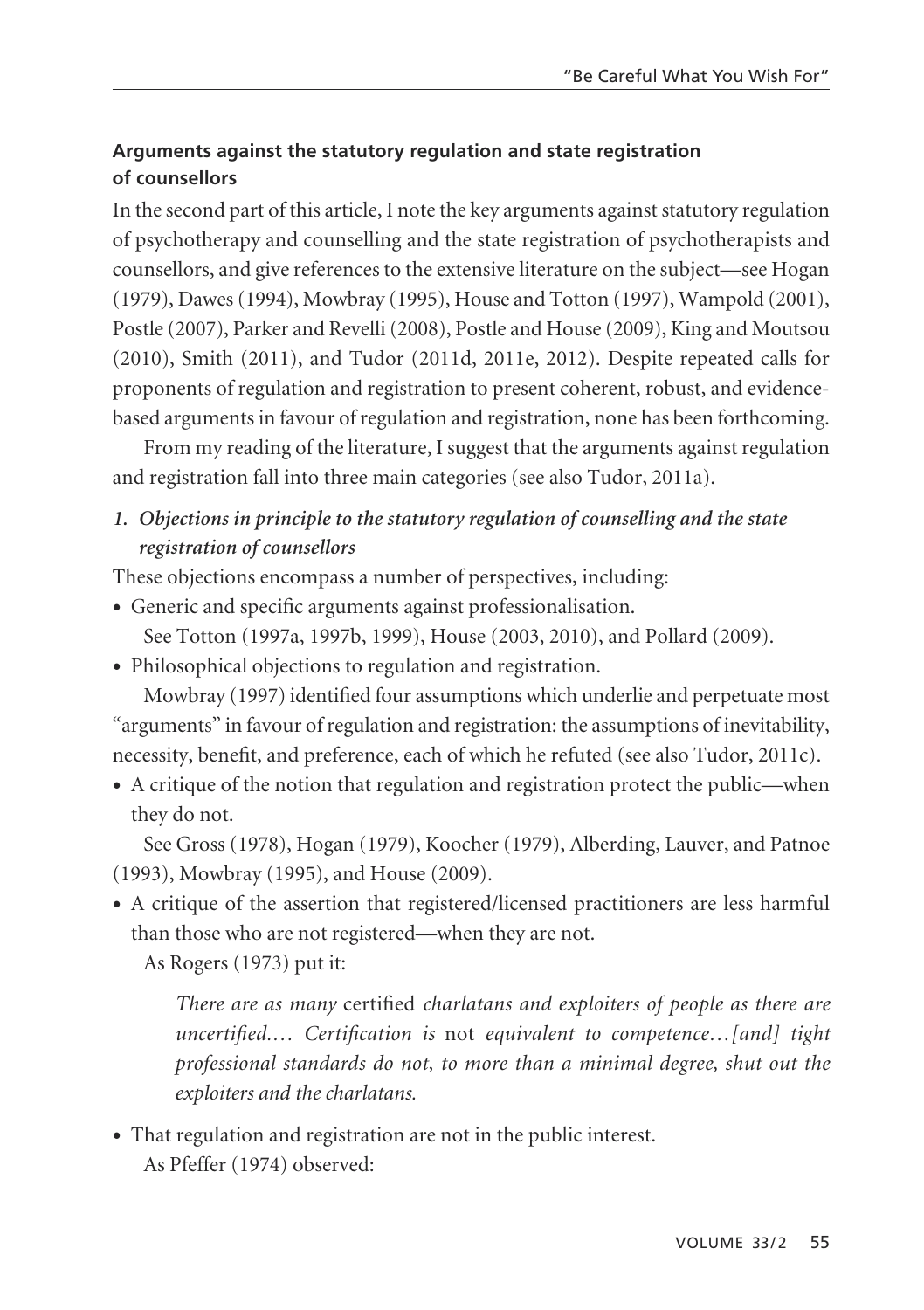*It must be concluded that the outcomes of regulation and licensing are frequently not in the interests of the consumers or the general public. It is difficult to find a single empirical study of regulatory effects that does not arrive at essentially this conclusion.* (p. 474)

Pfeffer continued:

*In a review of the outcome of regulation and licensing, we have found that the effect is almost always to enhance the position of the industry or licensed occupation at the expense of the public at large.… There is evidence that administrative regulation and licensing has actually operated against the public interest; and that rather than protecting the public from the industry, regulation has frequently operated to protect and economically enhance the industry or occupation.* (p. 478)

• That it entails a net harm.

See Freud (1926/1959), and Hogan (1979). According to Hogan (1979) licensing laws are a significant factor in:

- *1. unnecessarily restricting the supply of practitioners [by introducing monopolistic factors into the market];*
- *2. decreasing their geographic mobility;*
- *3. inflating the cost of services;*
- *4. making it difficult for paraprofessionals to perform effectively;*
- *5. stifling innovations in the education and training of practitioners and in the organization and utilization of services; and*
- *6. discriminating against minorities, women, the poor, and the aged [by raising entry requirements in terms of time, cost, and academic prerequisites]. (pp. 238–239)*
- That it takes too much responsibility for clients. See Freud (1926/1959) and Gloster-Smith (2009).
- That it creates a false security. See Mowbray (1995), House (1996/1997), and Postle (2007).

• That it leads to and/or promotes a regulatory culture in the field of counselling.

This is based on a legalistic, managerial response to the exigencies of professional organisation and relationships, which seeks to standardise and simplify experience, relationship, and dialogue about professional and ethical behaviour (see House, 2009; Postle, 2007).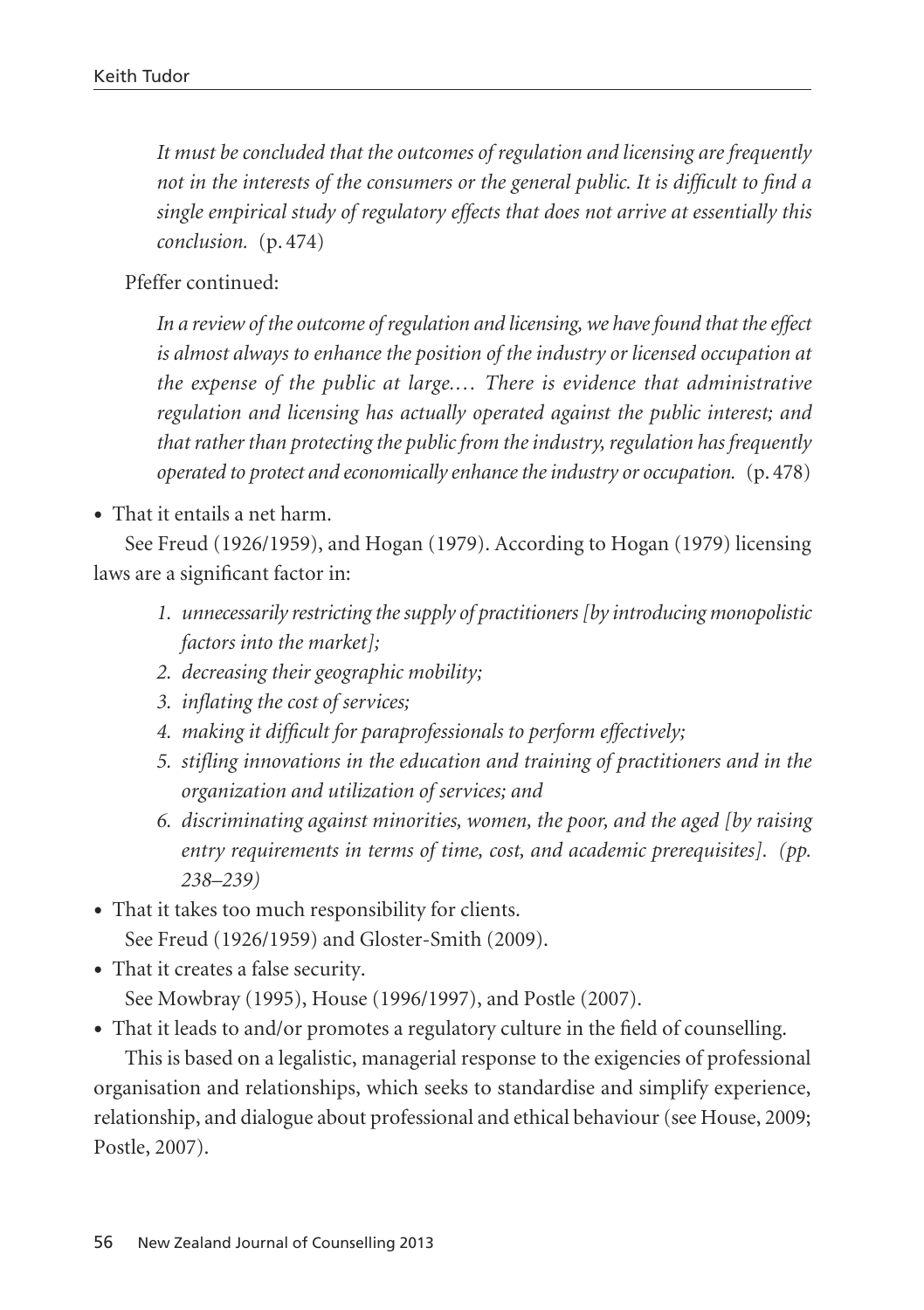- That it enforces the status quo and closed systems. See Shaw (2011).
- That it actually lowers professional standards.

This is due to the fact that, in an attempt to encompass the whole field, regulatory authorities tend to set the entry bar at a low common denominator.

• That it restricts trade and practice.

See Freud (1926/1959), Mowbray (1995, 1997), and House (2009).

• That it leads to defensive practice.

See Bollas and Sundelson (1995), Mowbray (1995), and Clarkson and Murdin (1996); also that regulation tends to ossify therapeutic practice (Hogan, 1979; House, 2009), and restricts creativity, diversity, and development of the field (Rogers, 1973; Richardson, 1997; Director-General of Health, 2009).

• That it reduces access to the variety of therapies or approaches to counselling.

As the experiences of colleagues in the USA, the UK and, more recently, Australia, demonstrate, government involvement in the field of therapy tends to lead to economic restrictions on what forms of therapy, including counselling, are approved for funding (see Layard, 2005), despite the evidence of research.

• That it is anti-therapeutic.

See Postle (2007), Pollard (2009), Rogers (2009), and Gloster-Smith (2009).

• That it restricts therapeutic thinking.

See House (2003, 2009), Postle (2007), and Association of Independent Psychotherapists et al. (2009).

• That it compromises academic freedom.

See Association of Independent Psychotherapists et al. (2009), Edwards (2009), Gloster-Smith (2009), House (2009), Postle (2007), and Rogers (2009). Following the example of the New Zealand Psychologists' Board (NZPB), it appears likely that the PBANZ will seek to require that the educators/trainers of students/trainees training in psychotherapy must themselves be registered psychotherapists, and any counselling registration authority would be likely to follow this thinking.

# *2. An objection to the fact that the Act makes no reference to Te Tiriti o Waitangi / The Treaty of Waitangi*

At the time the Health Practitioners Competence Assurance [HPCA] Bill was in progress through Parliament, this omission of Te Tiriti/the Treaty was justified by the MoH (2003) in a three-page statement in which it asserted that: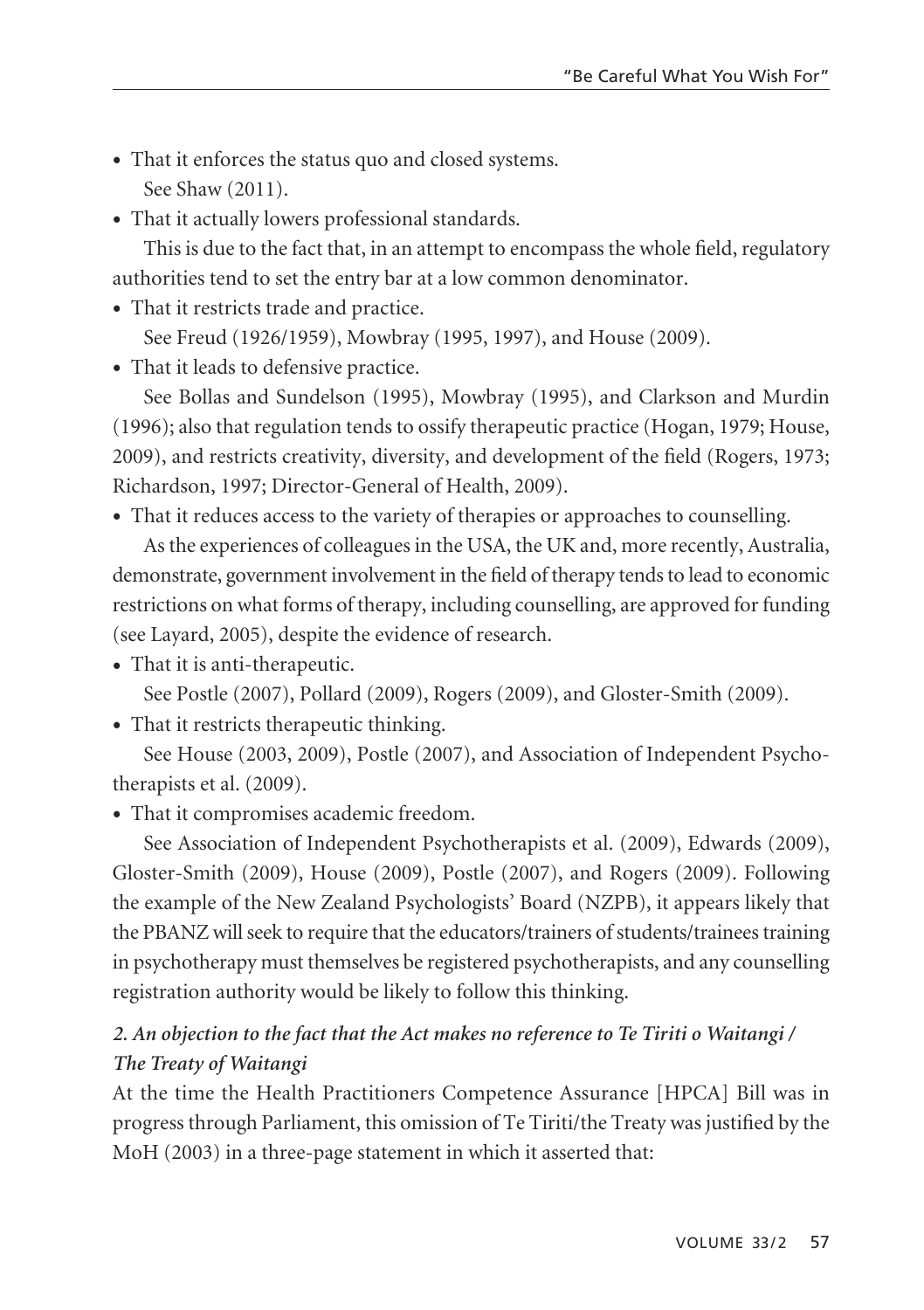*The Treaty of Waitangi provisions in the NZPHD [New Zealand Public Health and Disability] Act [2000] convey what the Crown, itself and through its DHBs, has done, is doing, and will do under the Treaty for Maori health.*

*The HPCA Bill establishes a regime for the registration and discipline of health practitioners. No additional or new Treaty interests are put in issue under the HPCA Bill.* (p. 2)

The issues raised by this omission and assumption, as well as other omissions, are taken up and discussed with regard to psychotherapy by Morice and Woodard (2011).

Given the NZAC's commitment to biculturalism, and the various explorations of the meaning of this commitment and, indeed, of te Tiriti/the Treaty itself for counselling (Campbell, 1990; Crocket, 2009, 2012, 2013; Davis, Elkington, & Winslade, 1993; Drury, 2007; Durie, 1999, 2007; Hepi & Denton, 2010; Lang, 2003a, 2003b, 2004, 2007; Manthei, 1990; Mulqueeney, 2012), it would appear that the absence in the Act of any reference to te Tiriti/the Treaty would—or should—give the NZAC second thoughts about the regulation of counselling under this Act. Moreover, if there were any danger that current Mäori counsellors would be disadvantaged and, potentially, not eligible for state registration—the PBANZ has, to date, refused to recognise the NZAP's He Ara Mäori pathway for membership (see NZAP, 2013) as a pathway for state registration—the concept of "distributive biculturalism" (Sharpe, 1997; see also Crocket, 2013) would also suggest that the NZAC would reject such a regulatory regime.

# *3. Concerns that the HPCA Act is not the appropriate legislation for the regulation of counselling by means of the registration of counsellors*

In addition to the critiques noted above, these concerns encompass a number of issues:

• Regarding the risk of harm.

In order for counselling to be included under the framework of the HPCA Act, the NZAC and other counselling organisations would have to make the case to the MoH that counsellors pose a significant risk to the public. Elsewhere I have noted the contortions in which NZAP engaged in order to meet this criterion (see Tudor, 2011b). Since then the MoH has put out a discussion document, *How Do We Determine if Statutory Regulation is the Most Appropriate Way to Regulate Health Professions?*(MoH, 2010c), in which it proposed applying six "second-level criteria" to the assessment of the risk of harm (see Table 1).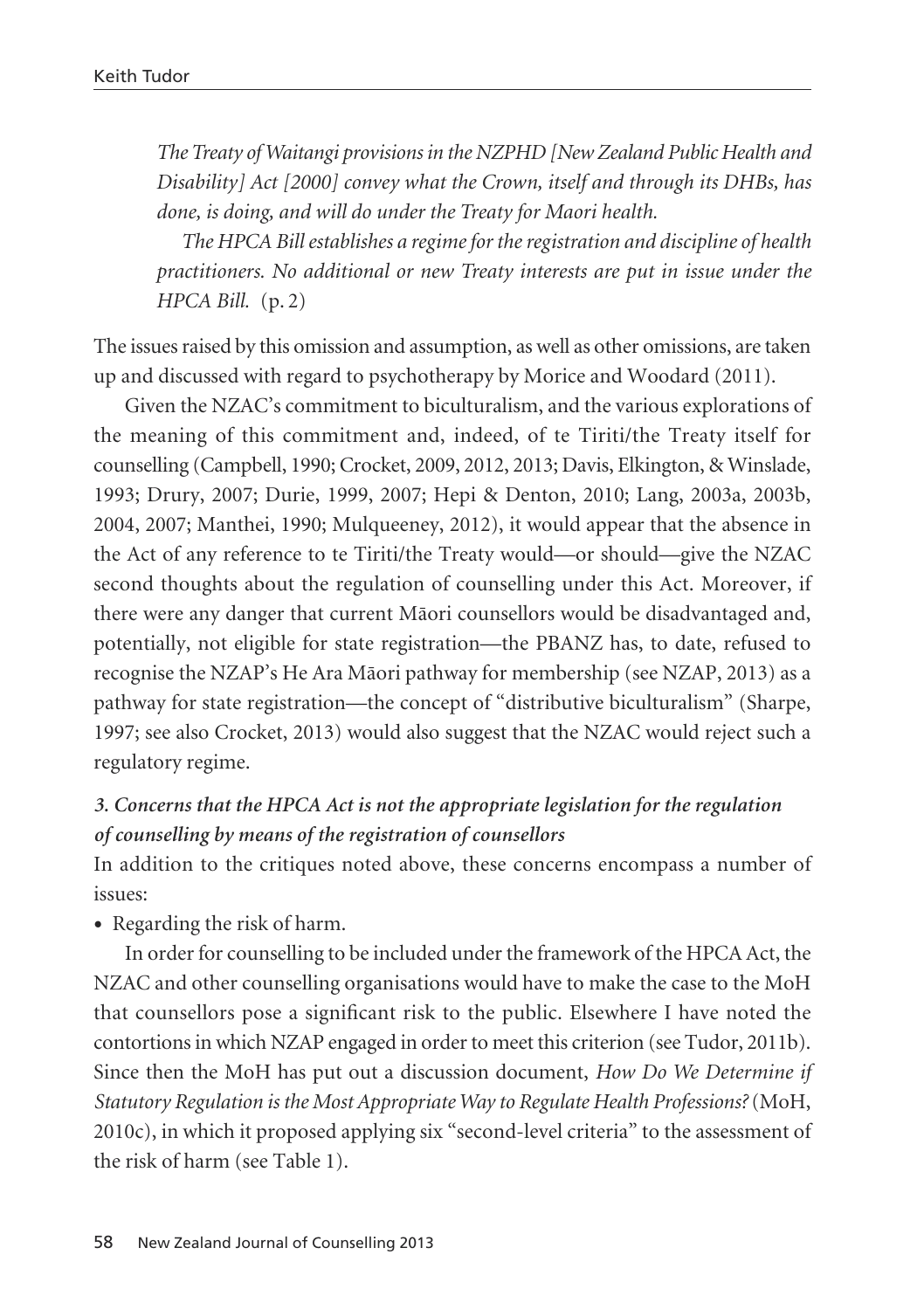| Criteria                                                                                                                         | Responses with regard to counselling<br>in Aotearoa New Zealand                                                                                                                                                                                                                     |
|----------------------------------------------------------------------------------------------------------------------------------|-------------------------------------------------------------------------------------------------------------------------------------------------------------------------------------------------------------------------------------------------------------------------------------|
| Criterion 1: The activities of the profession must<br>pose a significant risk of harm to the health and<br>safety of the public. | There is no research-based evidence that they do.                                                                                                                                                                                                                                   |
| Criterion 2: Existing regulatory or other<br>mechanisms fail to address health and safety<br>issues.                             | The mechanisms of membership within the NZAC<br>do not fail to address health and safety issues,<br>in addition to which, all healthcare providers are<br>covered by the Code of Health and Disability<br>Services Consumers' Rights (Health and Disability<br>Commissioner, 1996). |
| Criterion 3: Regulation is possible to implement<br>for the profession in question.                                              | This is possible—but the question is whether it is<br>desirable (see references to literature).                                                                                                                                                                                     |
| Criterion 4: Regulation is practical to implement<br>for the profession in question.                                             | It may or may not be practical—the view from<br>and experience of psychotherapy is that statutory<br>regulation has, in effect, excluded elders and<br>marginalised Māori practitioners, as well as<br>alternative forms of regulation and registration.                            |
| Criterion 5: The benefits to the public of<br>regulation clearly outweigh the potential<br>negative impact of such regulation.   | In terms of the research evidence, they do not.                                                                                                                                                                                                                                     |
| Criterion 6: It is otherwise in the public interest<br>that the provision of health services be regulated<br>as a profession.    | There is no evidence that the regulation of<br>counselling is in the public interest; moreover,<br>this criterion assumes that counselling is and/or<br>should be considered as a health profession.                                                                                |

### **Table 1.** Criteria for statutory regulation (based on MoH, 2010c) and responses

• Regarding the question of whether counselling is best viewed, positioned, and regulated as a health profession.

Under the Act a "health practitioner" or "practitioner" means a person who is registered with a "responsible authority," e.g. the PBANZ, as a practitioner of a particular health profession (see HPCA Act,  $s$  5(1)). The fact that psychotherapy is regulated under this Act brings it into line with other health professions. Indeed, one of the purposes of the Act is to provide (s  $3(2)(a)$ ): "for a consistent accountability regime for all health professions"—and it is clear that the 13 professions originally encompassed by the Act were all health professions closely allied to medicine (see above). More recently, the MoH (2010a) has asserted that: "Having one legislative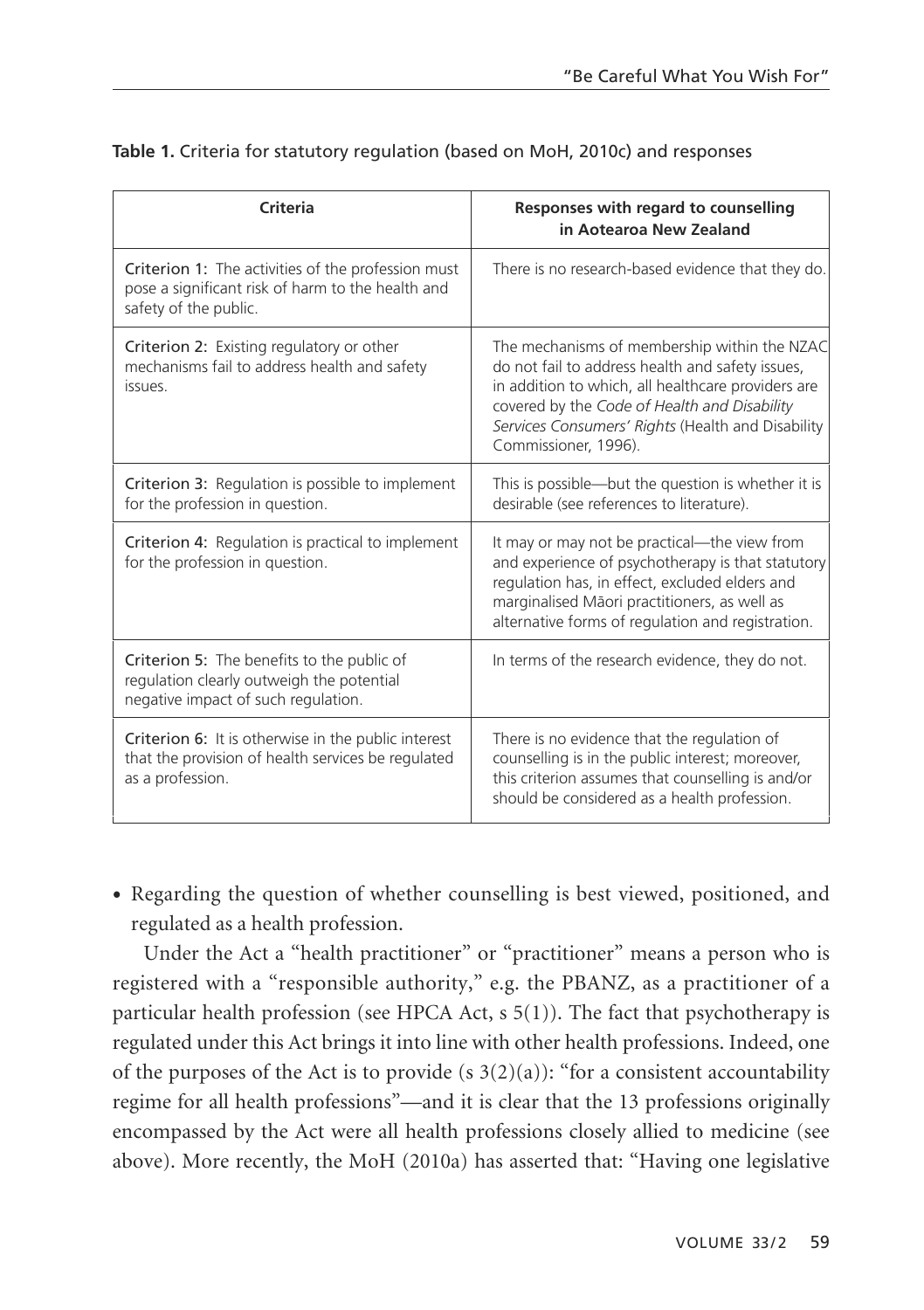framework allows for consistent procedures and terminology across the professions now regulated by the Act." Clearly, the idea was—and is—that psychotherapy is viewed as a health profession and that it adopts "accountability regimes" (in itself an interesting term), "procedures," audit, etc., terminology which represents *medical* and managerial paradigms, for a critique of which see Postle and House (2009), King and Moutsou (2010), Cornforth (2011), Embleton Tudor (2011), and Tudor (2011c). What this ignores or discounts is the fact that psychotherapy and counselling are practices which are *different* from other health professions and their practices—of prescribing (medicine, and pharmacy), or which involve certain invasive procedures (dentistry, optometry, medicine) or physical manipulation (chiropractic, osteopathy, physiotherapy, and podiatry) (see Tudor, 2011c).

• Regarding the question of the appropriate responsible authority (RA).

If counselling were to be accepted as a profession to be regulated under the Act, there would be an issue of having a relevant RA for counsellors. When psychotherapy was applying to the MoH to be considered as a regulated profession under the Act, the NZPB made it very clear that it would not welcome a joint board (or council) to regulate both psychologists and psychotherapists; given the history of the largely separate development of these psy-professions in this country, it seems likely that the same argument would be made with respect to counselling and counsellors by both the NZPB and the PBANZ. However, since 2007, times have changed, and the present government is reluctant to create any new RAs. Indeed, the government is seeking to amalgamate some RAs or even all the RAs into a single RA (see Director-General of Health, 2009), although the majority of submissions to the 2012 review did not support this (MoH, 2013), and it certainly wishes to establish a shared secretariat for RAs (see MoH, 2012). In this context, if counselling were to be regulated under the HPCA Act, it is most likely that counsellors would be regulated by some generic or "super" RA, and thus lose rather than gain a sense of professional identity.

### **Being careful what you wish for**

I am aware of the NZAC's commitment to move towards either (state) registration or self-regulation. In his endorsement of *The Turning Tide*(Tudor, 2011e), and referring to the context in Australia, Bernie Neville, Adjunct Professor of Education at La Trobe University in Melbourne, wrote: "To those of us not yet subject to [statutory] regulation, Tudor gives a clear warning to be careful what we wish for." It is the spirit of being informed about the difference between what I have referred to as the "three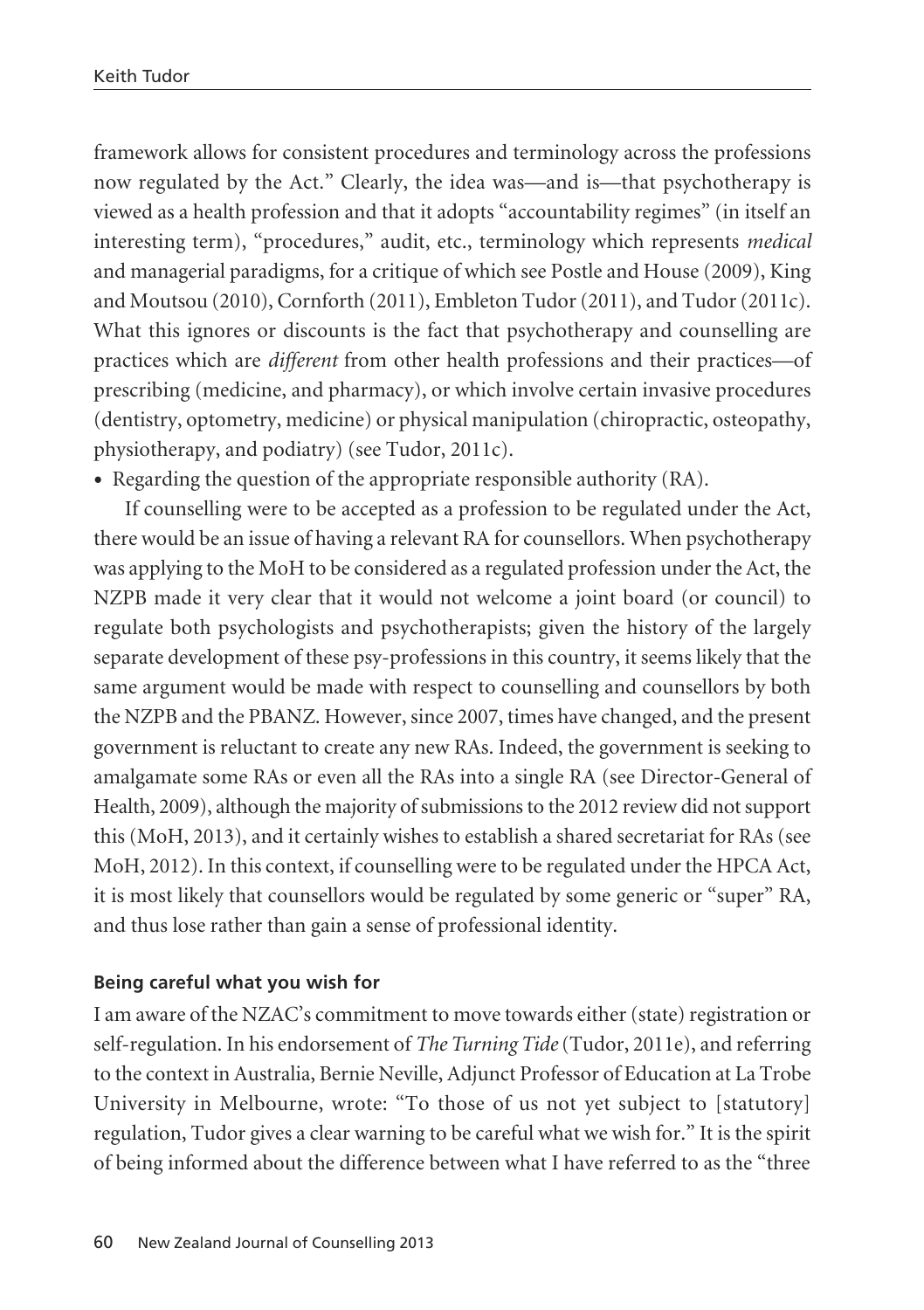R's," and being forewarned about the consequences of the different options and the implications of such a move, that I offer this contribution. There is, of course, always a context to moves towards the statutory regulation of a profession and the state registration of its practitioners.

As far as the cultural—bicultural—context is concerned, there is little argument that regulation and registration under the HPCA Act would enhance a bicultural perspective for counselling as clearly it would not; worse, it could further marginalise tangata whenua and indigenous traditions of and approaches to healing.

As far as the economic context is concerned, as Webb (2000) has pointed out, "Calls for registration regularly occur at times of employment saturation in a profession and this should mean that the NZAC moves with caution in this area" (p. 312).

As far as the professional context is concerned, such regulation represents, according to Caplow (1966), the fourth and final step towards professionalisation. (The first three are: the formation of a professional association; changing the association's name to reduce its identification with any occupations considered of lower status; and promulgating a code of conduct.) A number of authors have questioned the increasing professionalisation of the psy-professions (see citations above) and, some twenty years ago, Miller (1994) articulated significant concerns about the distraction that professionalisation represents to the NZAC. The question here is where and how the NZAC wishes to position itself as a professional association and whether it takes the fourth and final step (in Caplow's model) of seeking legislation to protect the profession, or whether it takes a different stance about its organisational development and political position. Nearly fifty years on from Caplow's analysis of professions, we have more information about the impact of such moves. As Webb (2000) put it:

*As a certifying body, a professional association risks becoming a mere puppet of the State. A counselling association, which should be addressing social injustice, risks losing its independence to challenge dominant mythologies and, through communicating in the language of the State, becoming subverted to its causes.* (p. 304)

Internationally, most countries in the world do not regulate counselling; in the UK, psychotherapists and counsellors have made a significant move away from statutory regulation and towards self- and co-regulation, a move which was supported by the then (in 2010) new Conservative–Liberal Coalition government. Counsellors in this country could follow their colleagues in psychology and psychotherapy in seeking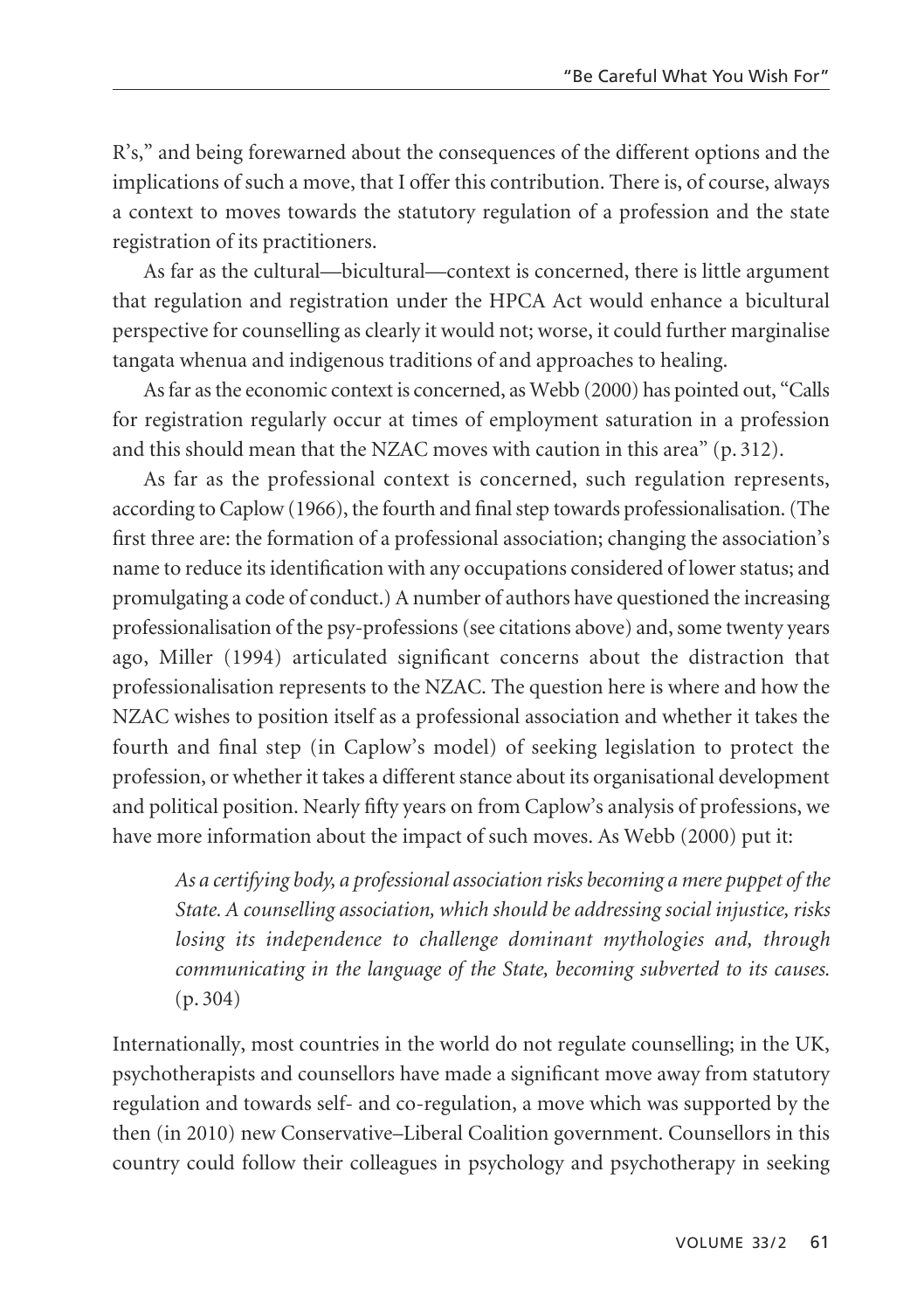professionalisation through regulation, or they could align themselves with their international colleagues in remaining as a profession independent of state control.

As far as the philosophical context is concerned, counselling as an activity encompasses a number of philosophical—and psychological—traditions (theoretical orientations or modalities), each of which has a particular view about:

- The essence of things (ontology), including the nature of human nature and human development, and about the nature of the social/political world, our capacity for change, and so on—and, of course, about the nature of counselling;
- Theories of knowledge (epistemology);
- The philosophical basis of how we research counselling (methodology);
- How we conduct such research (method);
- How we organise ourselves (organisation).

Thus, each of these traditions has something to say about the relationship between counselling (including client and counsellor) and the state. Thus, if, for instance, one thinks of counselling as a vocation, or as a political and/or spiritual activity, or as a subversive activity, then it makes little sense to ask the state to regulate such activity. I am, of course, not saying that everyone shares these views; I am suggesting, however, that these views would be compromised by the statutory regulation of counselling.

In terms of the psy-professions in this country, psychology is, with few honourable exceptions, allied very closely to the medical model and the state; psychotherapy, with the exception of a reasonable and relatively organised resistance (see Fay, 2011a) is, for the most part, regulated by the state; and psychotherapists are for the most part uncritically acceptant of whatever the PBANZ implements. It is only the counselling profession and, notably, the NZAC, which stands for, and has the opportunity to stand for, a professional integrity—for counselling, for counsellors, and for clients to continue to associate freely, free from state control.

#### Endnotes

1. The Waitangi Tribunal investigated a claim by Mäori that the downgrading of facilities and services at Napier Hospital by Healthcare Hawke's Bay constituted a breach of Te Tiriti o Waitangi/The Treaty of Waitangi; for further details see Waitangi Tribunal (2001).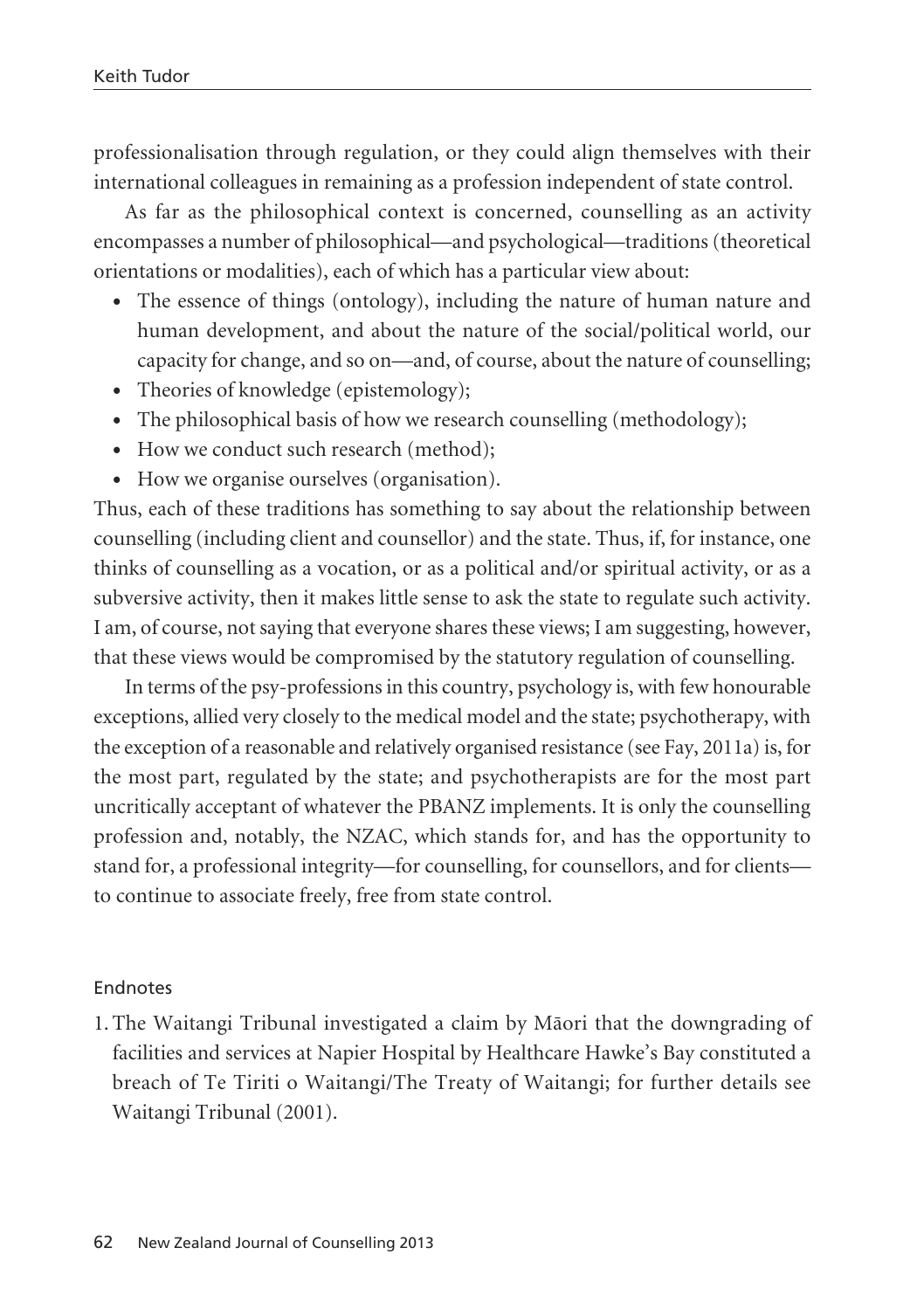#### References

- Alberding, B., Lauver, P., & Patnoe, J. (1993). Counselor awareness of the consequences of certification and licensure. *Journal of Counseling & Development*, 72, 33–38.
- Association of Independent Psychotherapists, Association for Group and Individual Psychotherapy, Arbours Association, Centre for Freudian Analysis and Research, The College of Psychoanalysts—UK, Guild of Psychotherapists, … Philadelphia Association. (2009). Response to the HPC draft standards of proficiency for psychotherapists and counsellors. In D. Postle & R. House (Eds.), *Compliance? Ambivalence? Rejection? Nine papers challenging the Health Professions Council proposals for the state regulation of the psychological therapies* (pp. 73–90). London, England: Wentworth Learning Resources/eIpnosis.
- Bailey, P., & Tudor, K. (2011). Letters across "the ditch": A trans-Tasman correspondence about regulation and registration. In K. Tudor (Ed.), *The turning tide: Pluralism and partnership in psychotherapy in Aotearoa New Zealand* (pp. 77–95). Auckland, New Zealand: LC Publications.
- Berne, E. (1973). *Sex in human loving*. (First published 1970.) Harmondsworth, England: Penguin.
- Bilton, D., & Clayton, H. (2013). Finding the right touch: Extending the right-touch regulation approach to the accreditation of voluntary registers. *British Journal of Guidance & Counselling*, *41*(1), 14–23.
- Bollas, C., & Sundelson, D. (1995). *The new informants: The betrayal of confidentiality in psychoanalysis and psychotherapy*. Northvale, NJ: Jason Aronson.
- Campbell, H. (1990). The role of the kuia. *New Zealand Association of Counsellors Journal, 12*(1), 11–12.
- Caplow, T. (1966). The sequence of professionalization. In H. M. Vollmer & D. L. Mills (Eds.), *Professionalization* (pp. 20–21). Englewood Cliffs, NJ: Prentice Hall.
- Clarkson, P., & Murdin, L. (1996). When rules are not enough: The spirit of the law in ethical codes. *Counselling*, *7*(1), 31–34.
- Cornforth, S. (2011). Registering counselling's commitment to partnership, doing no harm, and eco-social justice. In K. Tudor (Ed.), *The turning tide: Pluralism and partnership in psychotherapy in Aotearoa New Zealand* (pp. 177–187). Auckland, New Zealand: LC Publications.
- Council for Healthcare Regulatory Excellence. (2010). *Right-touch regulation*. London, England: Author.
- Crocket, A. (2009). Interpreting "partnership" as a core value: Some implications of the Treaty of Waitangi for the NZAC Code of Ethics. *New Zealand Journal of Counselling, 29*(2), 61–72.
- Crocket, A. (2012). Cultural safety: Towards postcolonial counselling practice? *British Journal of Guidance & Counselling, 40*(3), 205–220. doi: 10.1080/03069885.2012.678286
- Crocket, A. (2013). Exploring the meaning of the Treaty of Waitangi for counselling. *New Zealand Journal of Counselling, 31*(1), 54–67.
- Davies, S., Elkington, A., & Winslade, J. (1993). Pütangitangi: A model for understanding the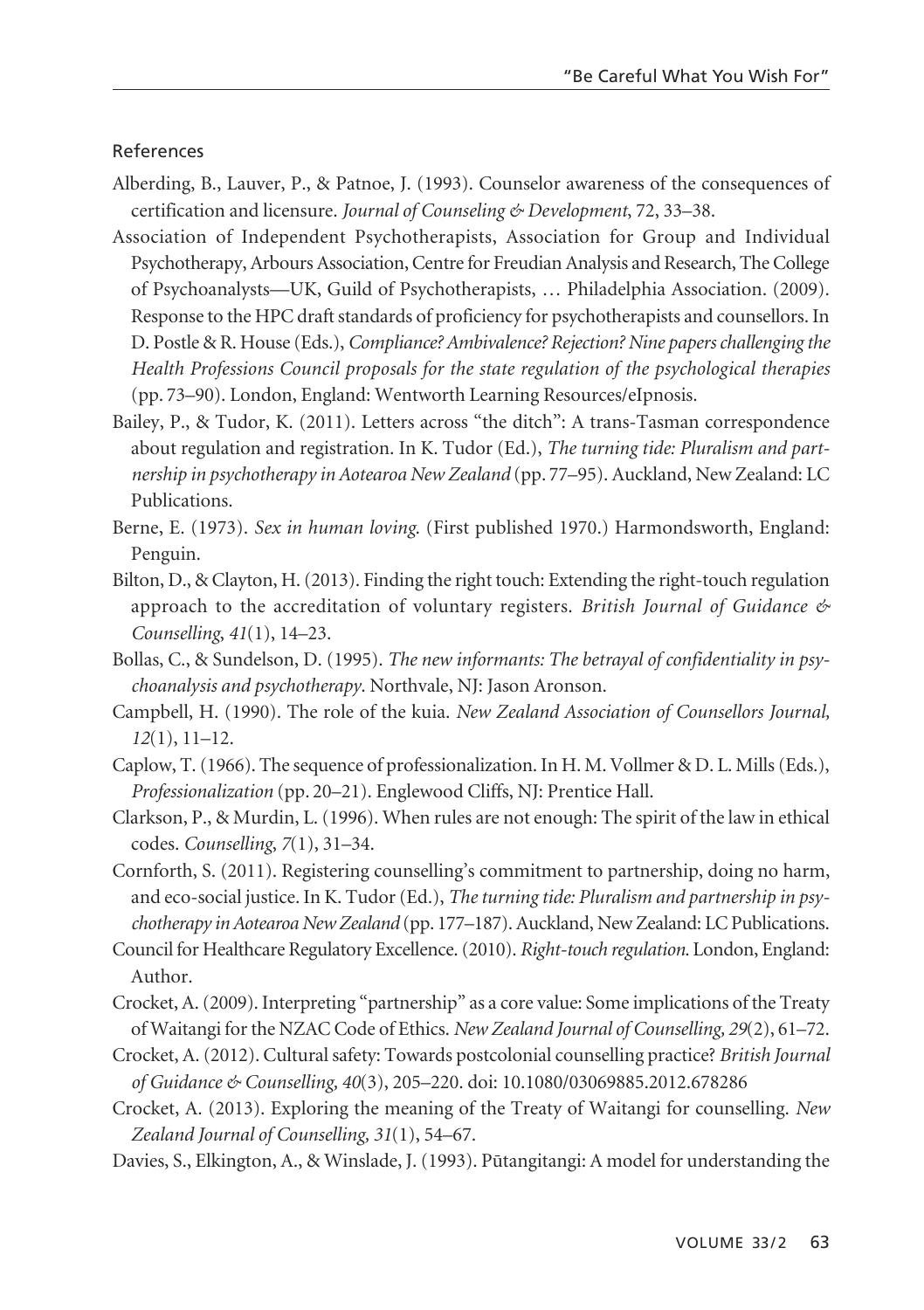implications of Mäori intra-cultural differences for helping strategies. *New Zealand Journal of Counselling, 15*(2), 2–6.

- Dawes, R. M. (1994). *House of cards: Psychology and psychotherapy built on myth*. New York, NY: Free Press.
- Dillon, G. (2011). The road to registration: The New Zealand Association of Psychotherapists and its long search for identity and recognition through legislation. In K. Tudor (Ed.), *The turning tide: Pluralism and partnership in psychotherapy in Aotearoa New Zealand* (pp. 31–38). Auckland, New Zealand: LC Publications.
- Director-General of Health. (2009). *Review of the Health Practitioners Competence Assurance Act 2003*. Wellington, New Zealand: Ministry of Health. Retrieved November 30, 2010, from http://www.moh.govt.nz/moh.nsf/pagesmh/9103/\$File/report-minister-hpca-jun09.pdf
- Drury, N. (2007). A pöwhiri poutama approach to therapy. *New Zealand Journal of Counselling, 27*(1), 9–20.
- Durie, M. (1999). Paiheretia: An integrated approach to counselling. *New Zealand Association of Counsellors Newsletter, 20*(1), 15–52.
- Durie, M. (2007). Counselling Mäori: Marae encounters as a basis for understanding and building relationships. *New Zealand Journal of Counselling, 27*(1), 1–8.
- Edwards, L. (2009). Response to the HPC draft standards of proficiency for psychotherapists and counsellors from the Adlerian Society of Wales. In D. Postle & R. House (Eds.), *Compliance? Ambivalence? Rejection? Nine papers challenging the Health Professions Council proposals for the state regulation of the psychological therapies*(pp. 31–41). London, England: Wentworth Learning Resources/eIpnosis.
- Embleton Tudor, L. (2011). The neuroscience and politics of regulation. In K. Tudor (Ed.), *The turning tide: Pluralism and partnership in psychotherapy in Aotearoa New Zealand* (pp. 167– 176). Auckland, New Zealand: LC Publications.
- Fay, J. (2011a). Birth of an independence movement: The organisation of Independently Registered Psychotherapy Practitioners. In K. Tudor (Ed.), *The turning tide: Pluralism and partnership in psychotherapy in Aotearoa New Zealand* (pp. 199–214). Auckland, New Zealand: LC Publications.
- Fay, J. (2011b). Whence and whither the Psychotherapists Registration Board? In K. Tudor (Ed.), *The turning tide: Pluralism and partnership in psychotherapy in Aotearoa New Zealand* (pp. 106–115). Auckland, New Zealand: LC Publications.
- Freud, S. (1959). The question of lay analysis: Conversations with an impartial person. *The standard edition of the complete psychological works of Sigmund Freud* (J. Strachey, Trans. & Ed.) (pp. 177–250). (First published 1926.) London, England: The Hogarth Press/The Institute of Psycho-Analysis.
- Gloster-Smith, J. (2009). Draft HPC standards of proficiency: A personal critique from a humanistic perspective. In D. Postle & R. House (Eds.), *Compliance? Ambivalence? Rejection? Nine papers challenging the Health Professions Council proposals for the state*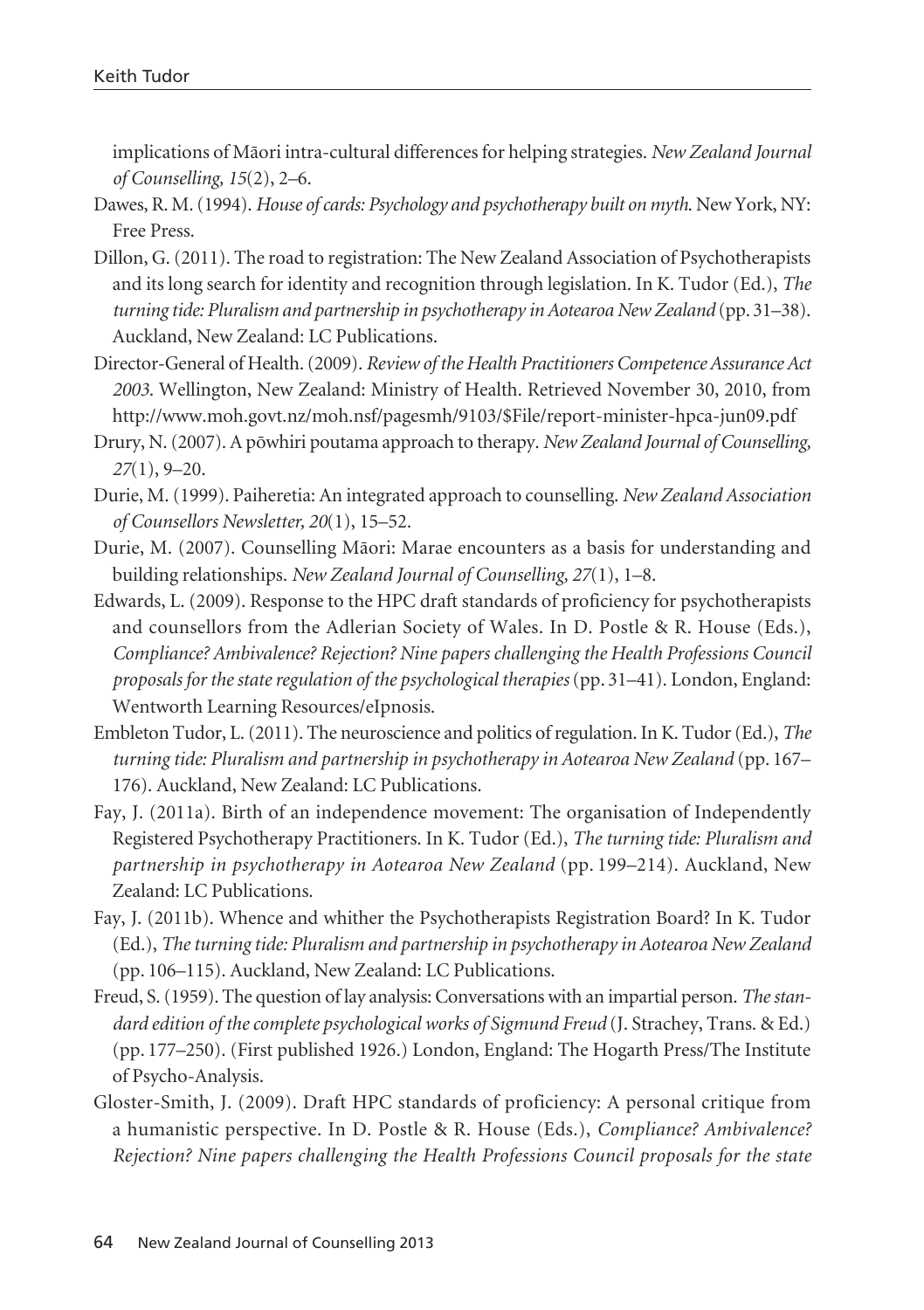*regulation of the psychological therapies*(pp. 23–29). London, England: Wentworth Learning Resources/eIpnosis.

- Gross, S. J. (1978). The myth of professional licensing. *American Psychologist*, *33*, 1009–1016.
- Health and Disability Commissioner. (1996). *Code of health and disability services consumers' rights*. Retrieved August 28, 2010, from http://www.hdc.org.nz/media/24833/brochurecode-white.pdf
- Hepi, T., & Denton, E. (2010). Secular science meets sacred art: The bi-cultural work of Tangi Hepi. *New Zealand Journal of Counselling, 30*(2), 1–22.
- Heron, J. (1997). A self-generating practitioner community. In R. House & N. Totton (Eds.), *Implausible professions: Arguments for pluralism and autonomy in psychotherapy and counselling* (pp. 241–254). Ross-on-Wye, England: PCCS Books.
- Hogan, D. B. (1979). *The regulation of psychotherapists* (4 Vols.). Cambridge, MA: Ballinger.
- House, R. (1996/97, Winter). The registration debate: An illusion of policing. *Human Potential*, p. 13.
- House, R. (2003). *Therapy beyond modernity: Deconstructing the transcending professioncentred therapy*. London, England: Karnac Books.
- House, R. (2009). The PLG's proposals for the statutory regulation of counselling & psychotherapy. In D. Postle & R. House (Eds.), *Compliance? Ambivalence? Rejection? Nine papers challenging the Health Professions Council proposals for the state regulation of the psychological therapies* (pp. 93–123). London, England: Wentworth Learning Resources/ eIpnosis.
- House, R. (2010). *In, against and beyond therapy: Critical essays towards a "post-professional" era*. Ross-on-Wye, England: PCCS Books.
- House, R., & Totton, N. (1997). Implausible professions: Arguments for pluralism and autonomy in psychotherapy and counselling. Ross-on-Wye, England: PCCS Books.
- King, L., & Moutsou, C. (Eds.). (2010). *Rethinking audit cultures: A critical look at evidence-based practice in psychotherapy and beyond*. Ross-on-Wye, England: PCCS Books.
- Koocher, G. (1979). Credentialling in psychology: Close encounters with competence? *American Psychologist, 34*, 696–702.
- Lang, S. (2003a). Nga kete matauranga—the baskets of knowledge: An examination of the warp and weft of biculturalism in action. *New Zealand Association of Counsellors Newsletter, 24*(1), 7–12.
- Lang, S. (2003b). Te hui-a-iwi a Te Whariki Tautoko Inc. *New Zealand Association of Counsellors Newsletter, 24*(3), 31–36.
- Lang, S. (2004). Guidelines for Pakeha counsellors working with tangata whenua. *New Zealand Association of Counsellors Newsletter, 24*(5), 10–14.
- Lang, S. (2007). Tikanga and ethics: A dialogical encounter of two cultures. *New Zealand Journal of Counselling, 27*(1), 33–42.
- Layard, R. (2005). *Happiness: Lessons from a new science*. London, England: Allen Lane.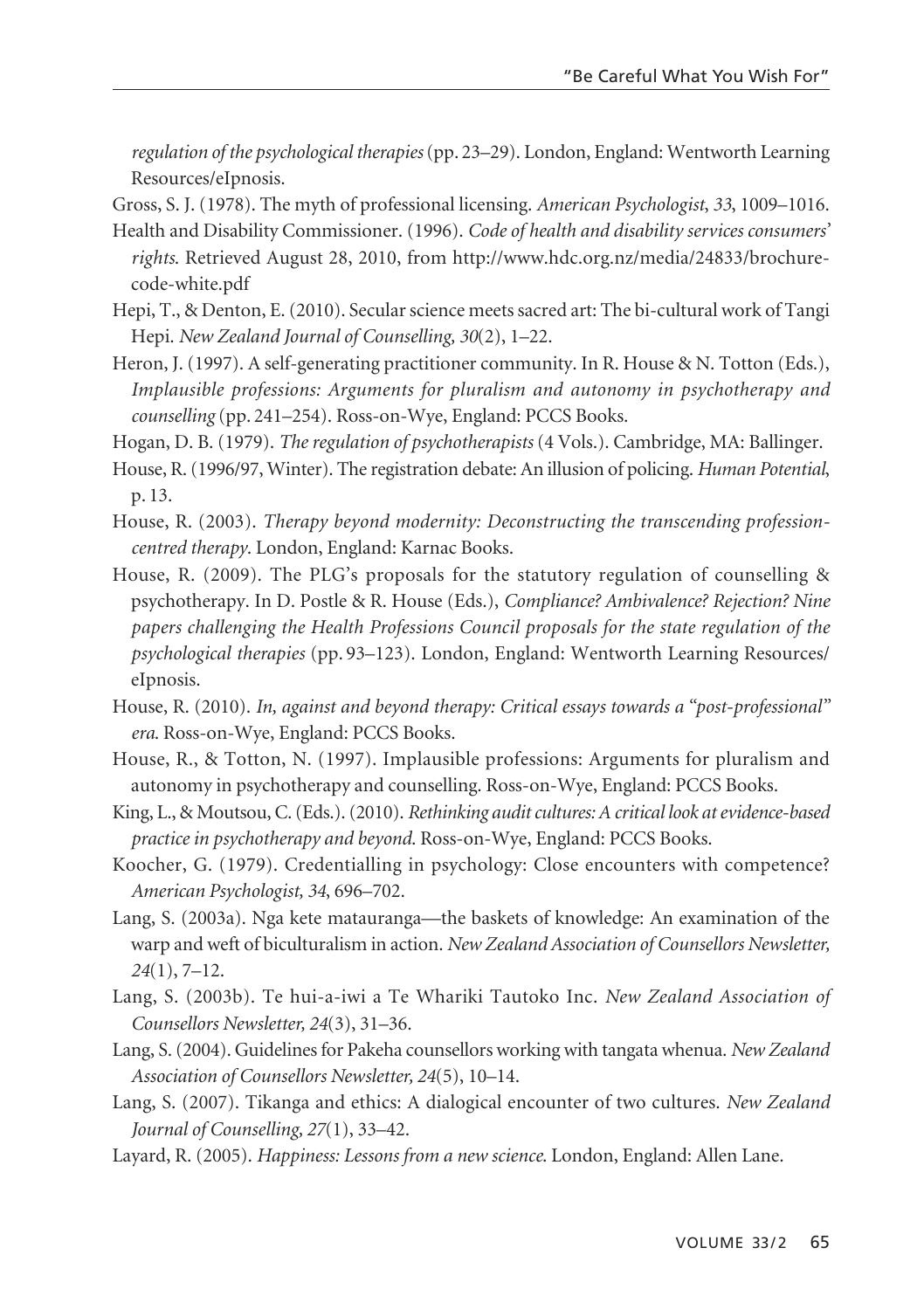- Macleod, A., & McSherry, B. (2007). Regulating mental healthcare practitioners: Towards a standardised and workable framework. *Psychiatry, Psychology and Law, 14*(1), 45–55.
- Manning, S. (Ed.). (2006, August). Registration [Theme issue]. *NZAP Newsletter*.
- Manthei, R. (1990). The challenge of counselling within a bicultural relationship: A reaction to Gorham Milbanks' address. *New Zealand Association of Counsellors Journal, 12*(1), 15–26.
- Miller, J. H. (1994). Professionalisation in counselling: Are we in danger of losing our way? *New Zealand Journal of Counselling, 16*(2), 7–13.
- Ministry of Health. (2003). *Proposal that psychotherapy become a regulated profession under the Health Practitioners Competence Assurance Act 2003. A discussion document*. Wellington, New Zealand: Author.
- Ministry of Health. (2007, June). *Regulatory impact statement: Regulation of psychotherapy and establishment of the Psychotherapists Board*. Retrieved October 15, 2010 from http://www.moh.govt.nz/moh.nsf/indexmh/ris-psychotherapy
- Ministry of Health. (2010a). *Guidelines: Applying for regulation under the Health Practitioners Competence Assurance Act 2003. Discussion document. Submissions analysis*. Wellington, New Zealand: Author. Document also available online at: http://www.moh.govt.nz/moh.nsf/ Files/hpca-files/\$file/guidelines-for-regulation-hpca-act.pdf
- Ministry of Health. (2010b). *How do we determine if statutory regulation is the most appropriate way to regulate health professions? Discussion document*. Wellington, New Zealand: Author. Document also available online at: http://www.moh.govt.nz/moh.nsf/pagesmh/9894/\$File/ statutory-regulation-health-professions-discussion-document-jan10.pdf
- Ministry of Health. (2010c). *How do we determine if statutory regulation is the most appropriate way to regulate health professions? Discussion document. Submissions analysis*. Wellington, New Zealand: Author. Document also available online at: http://www.moh.govt.nz/moh. nsf/Files/hpca-files/\$file/submission-analysis-may10-v2.pdf
- Ministry of Health. (2012). *2012 review of the Health Practitioners Competence Assurance Act 2003: A discussion document*. Wellington, New Zealand: Author. Document also available at www.health.govt.nz
- Ministry of Health. (2013). *Summary of submission on the 2012 review of the Health Practitioners Competency* [*sic*] *Assurance Act 2003*. Retrieved September 30, 2013, from http://www.healthworkforce.govt.nz/tools-and-resources/consultations/submissions
- Morice, M. P., & Woodard, W. (2011). Mäori psychotherapy and the requirement to register under the *Health Practitioners Competence Assurance Act 2003*. In K. Tudor (Ed.), *The turning tide: Pluralism and partnership in psychotherapy in Aotearoa New Zealand* (pp. 69–76). Auckland, New Zealand: LC Publications.
- Mowbray, R. (1995). *The case against psychotherapy registration: A conservation issue for the human potential movement*. London, England: Trans Marginal Press.
- Mowbray, R. (1997). A case to answer. In R. House & N. Totton (Eds.), *Implausible professions: Arguments for pluralism and autonomy in psychotherapy and counselling* (pp. 71–85). Rosson-Wye, England: PCCS Books.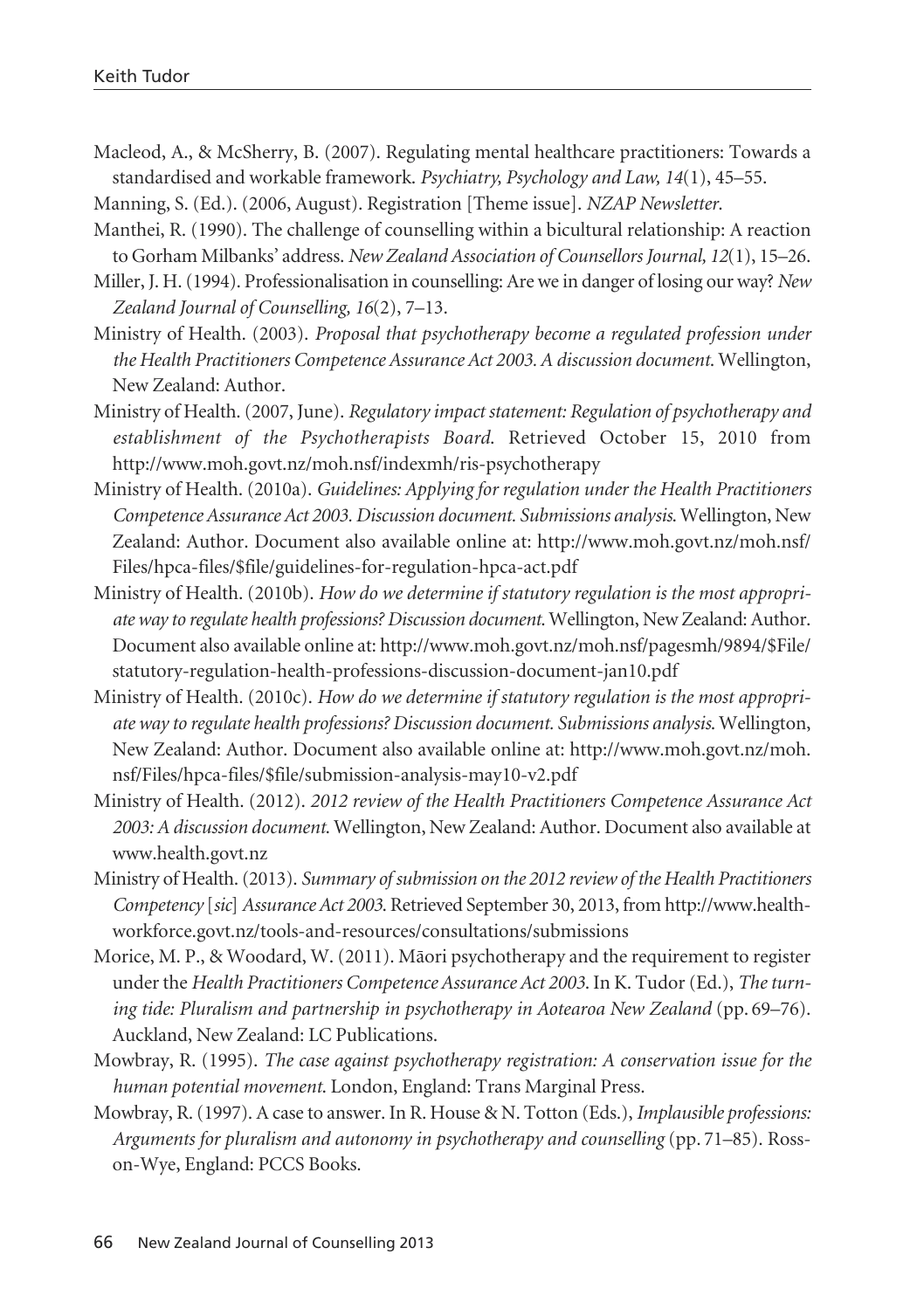- Mulqueeney, N. (2012). Tumeke bro'? A personal reflection of a male White counsellor working with male Mäori tamariki. *New Zealand Journal of Counselling, 32*(1), 56–67.
- New Zealand Association of Counsellors. (2012). *Code of ethics*. (First published 2002.) Hamilton, New Zealand: Author.
- New Zealand Association of Psychotherapists. (2013). *Becoming a full or provisional member of the NZAP*. Retrieved October 30, 2013, from http://nzap.org.nz/membership
- Parker, I., & Revelli, S. (Eds.). (2008). *Psychoanalytic practice and state regulation*. London, England: Karnac.
- Pfeffer, J. (1974). Administrative regulation and licensing: Social problem or solution. *Social Problems*, *21*, 468–479.
- Pollard, R. (2009, Summer). State regulation of psychotherapy: Protecting the public or "professionalising" psychotherapy at the expense of therapeutic integrity, creativity and diversity? *Reformulation*, 29–31. Article available online at: http://www.allianceforcandp.org/pdfs/ RachelPollardReformulation200929-31.pdf
- Postle, D. (2007). *Regulating the psychological therapies: From taxonomy to taxidermy.* Ross-on-Wye, England: PCCS Books.
- Postle, D., & House, R. (Eds.). (2009). *Compliance? Ambivalence? Rejection? Nine papers challenging the Health Professions Council proposals for the state regulation of the psychological therapies*. London, England: Wentworth Learning Resources/eIpnosis.
- Psychotherapists Board of Aotearoa New Zealand. (2008, 4 September). Notice of scopes of practice and related qualifications prescribed by the Psychotherapists Board of Aotearoa New Zealand. *New Zealand Gazette*, No. 136, p. 3647.
- Psychotherapists Board of Aotearoa New Zealand. (2012). *Policy statement on psychotherapist clinical supervision*. Retrieved November 30, 2013, from
- Psychotherapists Board of Aotearoa New Zealand. (2013). *Pathways to registration*. Retrieved February 16, 2013, from: http://www.pbanz.org.nz/index.php?PathwaystoRegistration
- Richardson, A. (1997, 7 June). *Psychotherapy registration. The significance for the United Kingdom: A view from the Department of Health*. Address to the British Confederation of Psychotherapists' Conference on Regulation of Psychotherapy in Europe, London, UK.
- Rodgers, N. (2012). Shifting landscapes of counselling identities in Aotearoa New Zealand. *British Journal of Guidance & Counselling*, *40*(3), 191–204.
- Rogers, A. (2009). Response to the HPC consultation on the potential statutory regulation of psychotherapists and counsellors. In D. Postle & R. House (Eds.), *Compliance? Ambivalence? Rejection? Nine papers challenging the Health Professions Council proposals for the state regulation of the psychological therapies* (pp. 15–21). London, England: Wentworth Learning Resources/eIpnosis.
- Rogers, C. R. (1973). Some new challenges. *American Psychologist, 28*(5), 379–387.
- Sharpe, A. (1997). *Justice and the Maori: The philosophy and practice of Maori claims in New Zealand since the 1970s* (2nd ed.). Auckland, New Zealand: Oxford University Press.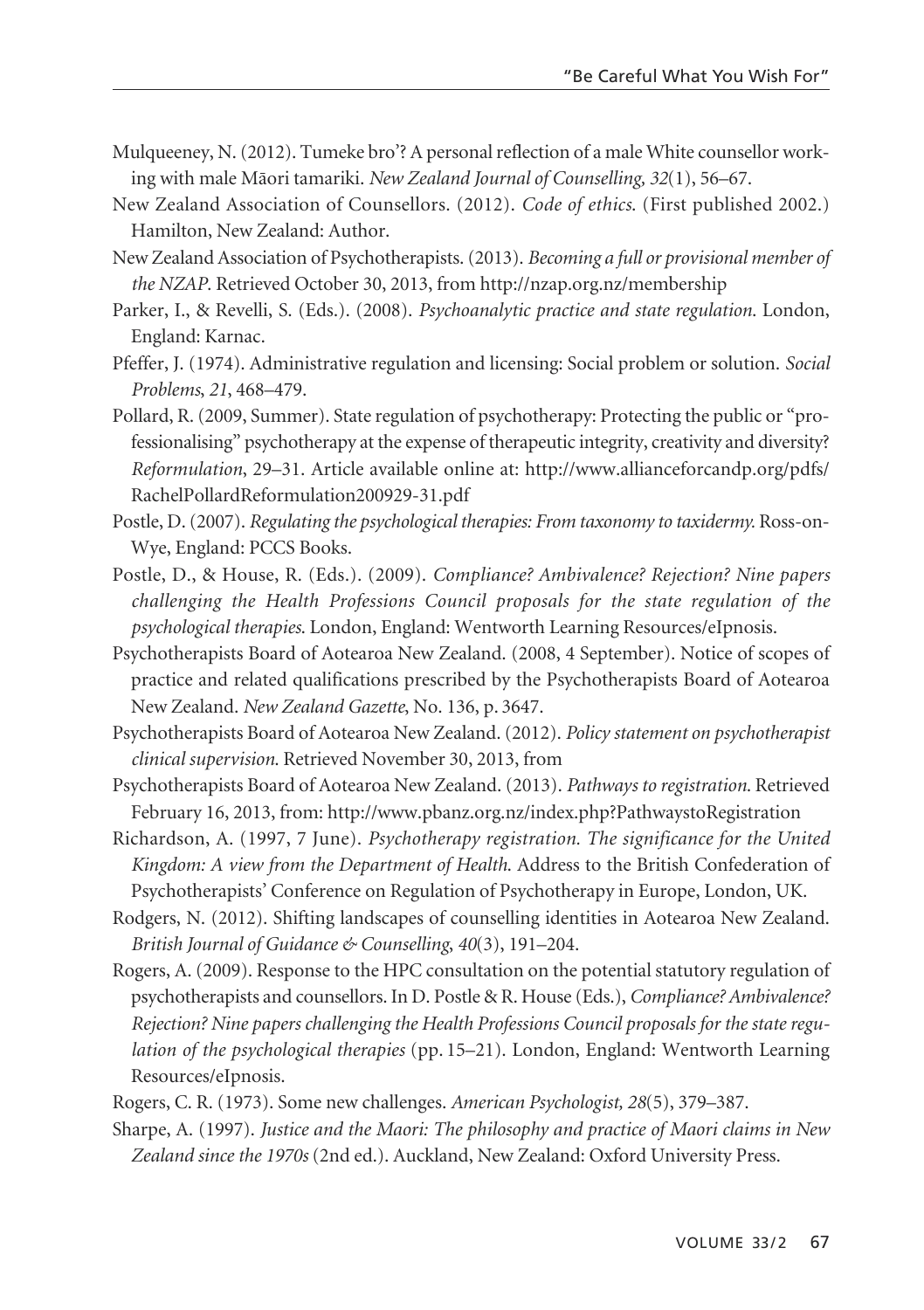- Shaw, S. (2011). Whence, why, how, and whither "responsible authorities": Professional registration boards and councils? In K. Tudor (Ed.), *The turning tide: Pluralism and partnership in psychotherapy in Aotearoa New Zealand* (pp. 96–105). Auckland, New Zealand: LC Publications.
- Sherrard, E. (2011). Once was a psychotherapist. In K. Tudor (Ed.), *The turning tide: Pluralism and partnership in psychotherapy in Aotearoa New Zealand* (pp. 119–125). Auckland, New Zealand: LC Publications.
- Smith, J. B. (2011). Licensing of psychotherapists in the United States: Evidence of societal regression? *Transactional Analysis Journal*, *41*, 139–146.
- Statistics New Zealand. (2013). *Classification: Occupation*. Retrieved November 23, 2013, from http://www.stats.govt.nz/surveys\_and\_methods/methods/classifications-andstandards/classification-related-stats-standards/occupation.aspx
- Totton, N. (1997a). Inputs and outcomes: The medical model and professionalization. In R. House & N. Totton (Eds), *Implausible professions: Arguments for pluralism and autonomy in psychotherapy and counselling* (pp. 109–116). Ross-on-Wye, England: PCCS Books.
- Totton, N. (1997b). Not just a job: Psychotherapy as a spiritual and political practice. In R. House & N. Totton (Eds), *Implausible professions: Arguments for pluralism and autonomy in psychotherapy and counselling* (pp. 129–140). Ross-on-Wye, England: PCCS Books.
- Totton, N. (1997c). The Independent Practitioners Network: A new model of accountability. In R. House & N. Totton (Eds), *Implausible professions: Arguments for pluralism and autonomy in psychotherapy and counselling* (pp. 287–293/41}). Ross-on-Wye, England: PCCS Books.
- Totton, N. (1999). The baby and the bathwater: "Professionalisation" in psychotherapy and counselling. *British Journal of Guidance and Counselling, 27*(3), 313–324.
- Tudor, K. (2011a). Introduction. In K. Tudor (Ed.), *The turning tide: Pluralism and partnership for psychotherapy in Aotearoa New Zealand* (pp. 15–27). Auckland, New Zealand: LC Publications.
- Tudor, K. (2011b). The law is an Act: The *Health Practitioners Competence Assurance Act 2003*. In K. Tudor (Ed.), *The turning tide: Pluralism and partnership in psychotherapy in Aotearoa New Zealand* (pp. 39–68). Auckland, New Zealand: LC Publications.
- Tudor, K. (2011c). The question of regulation and registration. In K. Tudor (Ed.), *The turning tide: Pluralism and partnership in psychotherapy in Aotearoa New Zealand* (pp. 129– 158). Auckland, New Zealand: LC Publications.
- Tudor, K. (2011d). There ain't no license that protects: Bowen theory and the regulation of psychotherapy. *Transactional Analysis Journal, 41*, 154–161.
- Tudor, K. (Ed.). (2011e). *The turning tide: Pluralism and partnership in psychotherapy in Aotearoa New Zealand.* Auckland, New Zealand: LC Publications.
- Tudor, K. (2012). Ebb and flow: One year on from *The Turning Tide: Pluralism and Partnership in Psychotherapy in Aotearoa New Zealand. Psychotherapy and Politics International, 10*(2), 170–177. DOI: 10.1002/ppi.1271